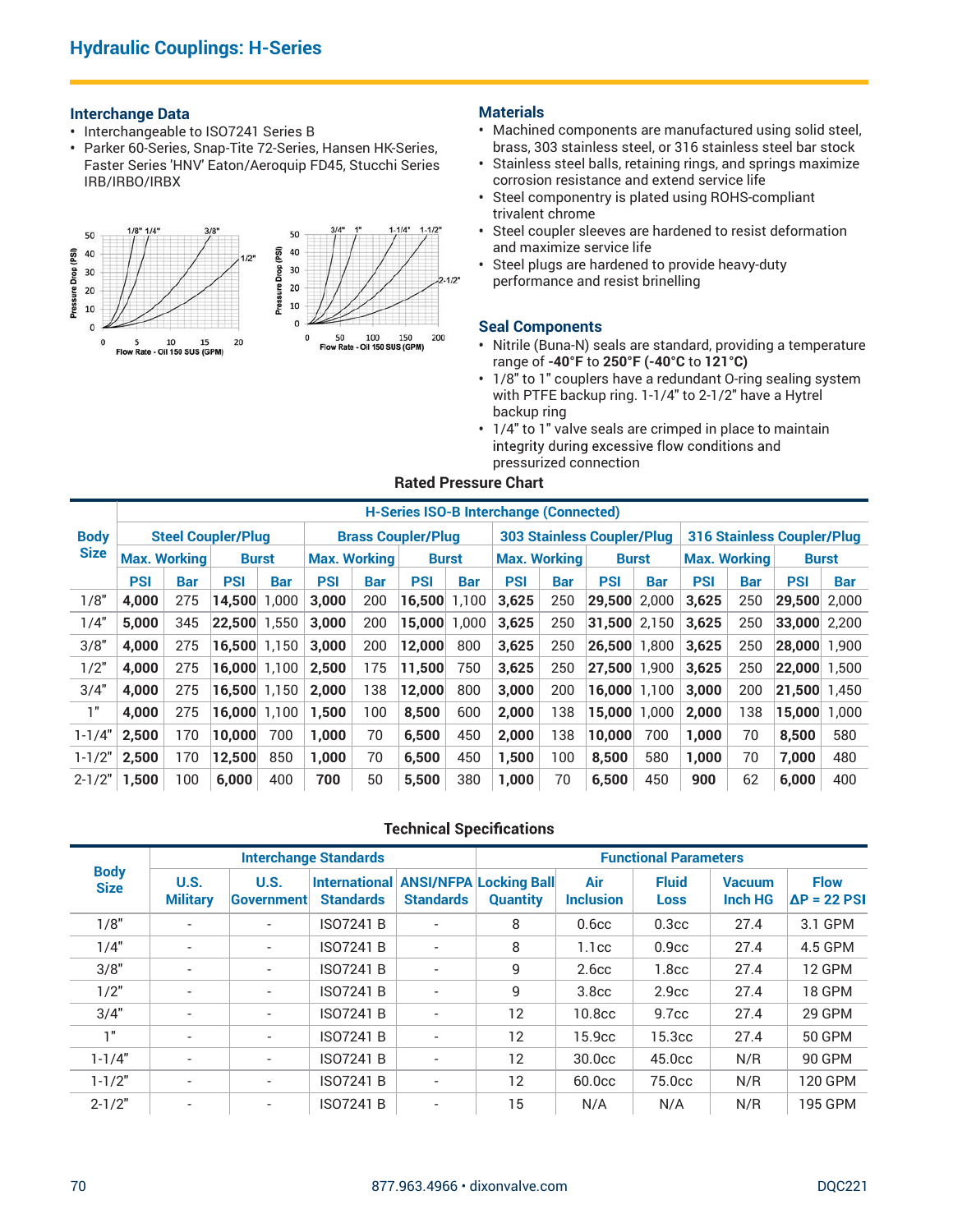





|                            |                    |                                    |                                                     |              |                |              |                   | The Right Connection       |
|----------------------------|--------------------|------------------------------------|-----------------------------------------------------|--------------|----------------|--------------|-------------------|----------------------------|
|                            | 1019               | 9.95                               |                                                     |              | QUICK          | čK           |                   |                            |
|                            |                    |                                    | H-Series ISO-B Interchange Coupler (Female Threads) |              |                |              |                   |                            |
| <b>Body</b><br><b>Size</b> |                    | <b>Part Detail</b>                 |                                                     |              | Length         |              | <b>Maximum OD</b> | <b>Hex</b>                 |
|                            | Part #             | <b>Threads</b>                     | <b>Material</b>                                     | <b>Inch</b>  | mm             | Inch         | mm                | Inch                       |
|                            | 1HF1               | 1/8" - 27 NPTF                     | steel                                               | 1.90         | 48.3           | 0.93         | 23.6              | 9/16"                      |
| 1/8"                       | 1HF1-B             | 1/8" - 27 NPTF<br>$1/8" - 27$ NPTF | brass                                               | 1.90         | 48.3           | 0.93         | 23.6              | 9/16"                      |
|                            | 1HF1-S<br>1HF1-SS  | 1/8" - 27 NPTF                     | 303 stainless<br>316 stainless                      | 1.90<br>1.90 | 48.3<br>48.3   | 0.93<br>0.93 | 23.6<br>23.6      | 9/16"<br>9/16"             |
|                            | 1HOF2              | 7/16" - 20 ORB                     | steel                                               | 1.90         | 48.3           | 0.93         | 23.6              | 9/16"                      |
|                            | 2HF2               | 1/4" - 18 NPTF                     | steel                                               | 2.26         | 57.4           | 1.12         | 28.4              | 7/8"                       |
|                            | 2HF2-B             | 1/4" - 18 NPTF                     | brass                                               | 2.26         | 57.4           | 1.12         | 28.4              | 7/8"                       |
|                            | 2HF2-S             | 1/4" - 18 NPTF                     | 303 stainless                                       | 2.26         | 57.4           | 1.12         | 28.4              | 7/8"                       |
|                            | 2HF2-SS            | 1/4" - 18 NPTF                     | 316 stainless                                       | 2.26         | 57.4           | 1.12         | 28.4              | 3/4"                       |
| 1/4"                       | 2HBF2<br>2HBF2-B   | 1/4" - 19 BSPP<br>1/4" - 19 BSPP   | steel<br>brass                                      | 2.26<br>2.26 | 57.4<br>57.4   | 1.12<br>1.12 | 28.4<br>28.4      | 7/8"<br>7/8"               |
|                            | 2HBF2-S            | 1/4" - 19 BSPP                     | 303 stainless                                       | 2.26         | 57.4           | 1.12         | 28.4              | 7/8"                       |
|                            | 2HBF2-SS           | 1/4" - 19 BSPP                     | 316 stainless                                       | 2.26         | 57.4           | 1.12         | 28.4              | 3/4"                       |
|                            | 2HOF3              | 9/16" - 18 ORB                     | steel                                               | 2.29         | 58.2           | 1.12         | 28.4              | 13/16"                     |
|                            | 3HF3               | 3/8" - 18 NPTF                     | steel                                               | 2.51         | 63.8           | 1.42         | 36.1              | $1 - 1/16"$                |
|                            | 3HF3-B             | 3/8" - 18 NPTF                     | brass                                               | 2.51         | 63.8           | 1.42         | 36.1              | $1 - 1/16"$                |
|                            | 3HF3-S             | 3/8" - 18 NPTF                     | 303 stainless                                       | 2.51         | 63.8           | 1.42         | 36.1              | $1 - 1/16"$                |
|                            | 3HF3-SS            | 3/8" - 18 NPTF                     | 316 stainless                                       | 2.51         | 63.8           | 1.42         | 36.1              | 7/8"                       |
| 3/8"                       | 3HBF3<br>3HBF3-B   | 3/8" - 19 BSPP<br>3/8" - 19 BSPP   | steel<br>brass                                      | 2.51<br>2.51 | 63.8<br>63.8   | 1.42<br>1.42 | 36.1<br>36.1      | $1 - 1/16"$<br>$1 - 1/16"$ |
|                            | 3HBF3-S            | 3/8" - 19 BSPP                     | 303 stainless                                       | 2.51         | 63.8           | 1.42         | 36.1              | $1 - 1/16"$                |
|                            | 3HBF3-SS           | 3/8" - 19 BSPP                     | 316 stainless                                       | 2.51         | 63.8           | 1.42         | 36.1              | 7/8"                       |
|                            | 3HOF4              | $3/4" - 16$ ORB                    | steel                                               | 2.62         | 66.5           | 1.42         | 36.1              | $\overline{1}$             |
|                            | 4HF4               | 1/2" - 14 NPTF                     | steel                                               | 2.86         | 72.6           | 1.86         | 47.2              | $1-5/16"$                  |
|                            | 4HF4-B             | 1/2" - 14 NPTF                     | brass                                               | 2.86         | 72.6           | 1.86         | 47.2              | $1 - 5/16"$                |
|                            | 4HF4-S             | 1/2" - 14 NPTF                     | 303 stainless                                       | 2.86         | 72.6           | 1.86         | 47.2              | $1 - 5/16"$                |
|                            | 4HF4-SS            | 1/2" - 14 NPTF                     | 316 stainless                                       | 2.86         | 72.6           | 1.86         | 47.2              | $1 - 1/16"$                |
| 1/2"                       | 4HBF4              | 1/2" - 14 BSPP                     | steel                                               | 2.86         | 72.6<br>72.6   | 1.86         | 47.2<br>47.2      | $1 - 5/16"$<br>$1 - 5/16"$ |
|                            | 4HBF4-B<br>4HBF4-S | 1/2" - 14 BSPP<br>1/2" - 14 BSPP   | brass<br>303 stainless                              | 2.86<br>2.86 | 72.6           | 1.86<br>1.86 | 47.2              | $1 - 5/16"$                |
|                            | 4HBF4-SS           | 1/2" - 14 BSPP                     | 316 stainless                                       | 2.86         | 72.6           | 1.86         | 47.2              | $1 - 1/16"$                |
|                            | 4HOF5              | 7/8" - 14 ORB                      | steel                                               | 2.90         | 73.7           | 1.86         | 47.2              | $1 - 1/8"$                 |
|                            | 6HF6               | 3/4" - 14 NPTF                     | steel                                               | 3.55         | 90.2           | 2.22         | 56.4              | $1 - 5/16"$                |
|                            | 6HF6-B             | 3/4" - 14 NPTF                     | brass                                               | 3.55         | 90.2           | 2.22         | 56.4              | $1 - 5/16"$                |
|                            | 6HF6-S             | 3/4" - 14 NPTF                     | 303 stainless                                       | 3.55         | 90.2           | 2.22         | 56.4              | $1 - 5/16"$                |
|                            | 6HF6-SS            | 3/4" - 14 NPTF                     | 316 stainless                                       | 3.55         | 90.2           | 2.22         | 56.4              | $1 - 5/16"$                |
| 3/4"                       | 6HBF6<br>6HBF6-B   | 3/4" - 14 BSPP<br>3/4" - 14 BSPP   | steel                                               | 3.55<br>3.55 | 90.2<br>90.2   | 2.22<br>2.22 | 56.4<br>56.4      | $1 - 5/16"$<br>$1 - 5/16"$ |
|                            | 6HBF6-S            | 3/4" - 14 BSPP                     | brass<br>303 stainless                              | 3.55         | 90.2           | 2.22         | 56.4              | $1 - 5/16"$                |
|                            | 6HBF6-SS           | 3/4" - 14 BSPP                     | 316 stainless                                       | 3.55         | 90.2           | 2.22         | 56.4              | $1 - 5/16"$                |
|                            | 6HOF6              | 1-1/16" - 12 ORB                   | steel                                               | 3.69         | 93.7           | 2.22         | 56.4              | $1 - 5/16"$                |
|                            | 8HF8               | 1" - 11-1/2 NPTF                   | steel                                               | 4.13         | 104.9          | 2.49         | 63.2              | $1 - 5/8"$                 |
|                            | 8HF8-B             | 1" - 11-1/2 NPTF                   | brass                                               | 4.13         | 104.9          | 2.49         | 63.2              | $1 - 5/8"$                 |
|                            | 8HF8-S             | 1" - 11-1/2 NPTF                   | 303 stainless                                       | 4.13         | 104.9          | 2.49         | 63.2              | $1 - 5/8"$                 |
|                            | 8HF8-SS            | 1" - 11-1/2 NPTF                   | 316 stainless                                       | 4.13         | 104.9          | 2.49         | 63.2              | $1 - 5/8"$                 |
| 1"                         | 8HBF8<br>8HBF8-B   | 1" - 11 BSPP<br>1" - 11 BSPP       | steel                                               | 4.13<br>4.13 | 104.9<br>104.9 | 2.49<br>2.49 | 63.2<br>63.2      | $1 - 5/8"$<br>$1 - 5/8"$   |
|                            | 8HBF8-S            | 1" - 11 BSPP                       | brass<br>303 stainless                              | 4.13         | 104.9          | 2.49         | 63.2              | $1 - 5/8"$                 |
|                            | 8HBF8-SS           | $1" - 11$ BSPP                     | 316 stainless                                       | 4.13         | 104.9          | 2.49         | 63.2              | $1 - 5/8"$                 |
|                            | 8HOF8              | 1-5/16" - 12 ORB                   | steel                                               | 4.19         | 106.3          | 2.49         | 63.2              | $1 - 5/8"$                 |
|                            |                    |                                    |                                                     |              |                |              |                   |                            |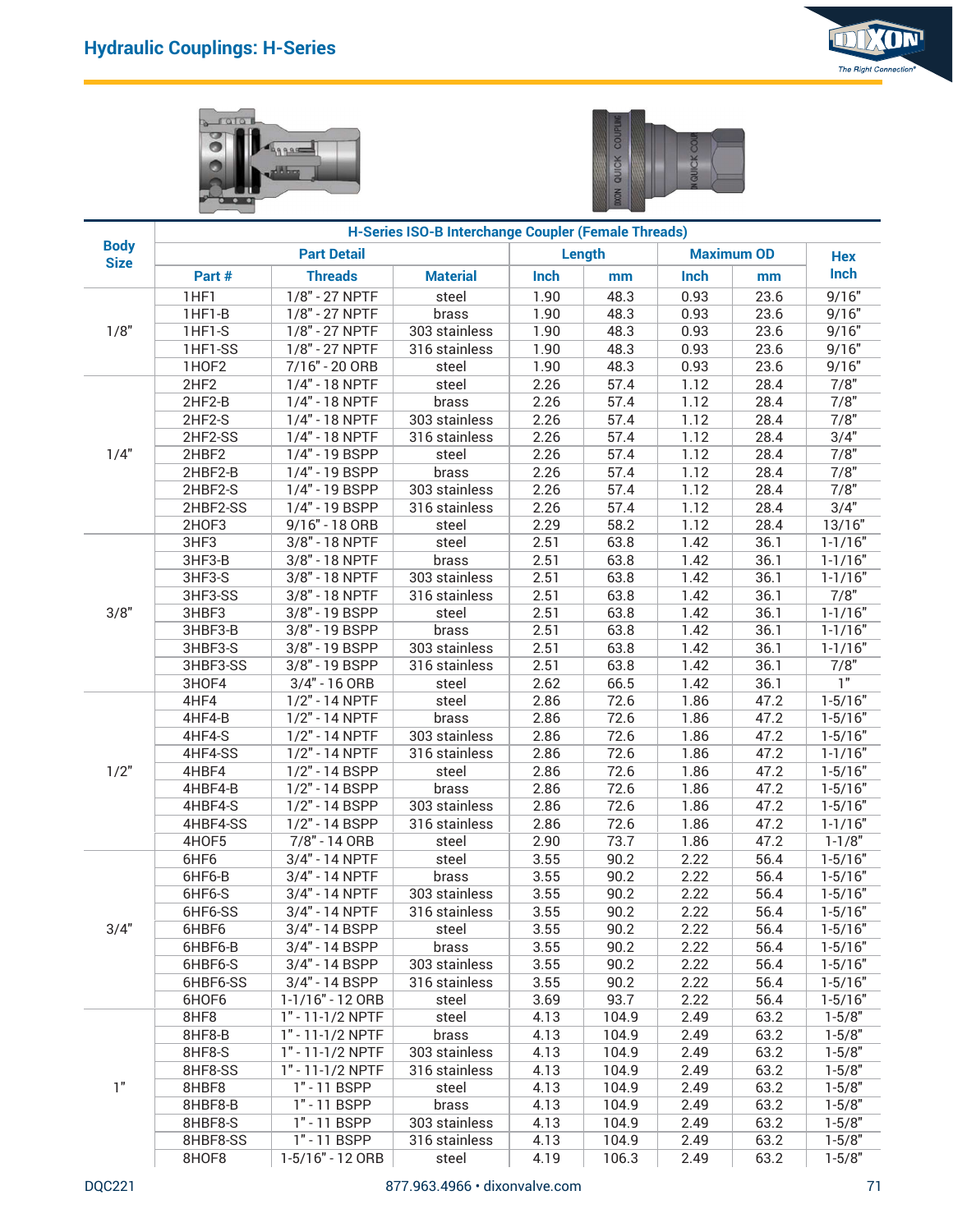



| H-Series ISO-B Interchange Plug (Female Threads)<br><b>Body</b><br><b>Maximum OD</b><br><b>Part Detail</b><br>Length<br><b>Hex</b><br><b>Size</b><br>Inch<br><b>Material</b><br>Inch<br>Part #<br><b>Threads</b><br>Inch<br>mm<br>mm<br>$1/8" - 27$ NPTF<br>9/16"<br>H <sub>1F1</sub><br>1.28<br>32.5<br>0.65<br>16.5<br>steel<br>1.28<br>32.5<br>0.65<br>H1F1-B<br>1/8" - 27 NPTF<br>16.5<br>9/16"<br>brass<br>1/8"<br>1.28<br>32.5<br>0.65<br>16.5<br>H1F1-S<br>1/8" - 27 NPTF<br>9/16"<br>303 stainless<br>1.28<br>32.5<br>H1F1-SS<br>1/8" - 27 NPTF<br>0.65<br>16.5<br>9/16"<br>316 stainless<br><b>H10F2</b><br>7/16" - 20 ORB<br>1.28<br>32.5<br>16.5<br>9/16"<br>0.65<br>steel<br>3/4"<br>H <sub>2F2</sub><br>1/4" - 18 NPTF<br>1.55<br>21.1<br>39.4<br>0.83<br>steel<br>3/4"<br>H <sub>2F2-B</sub><br>1/4" - 18 NPTF<br>1.55<br>21.1<br>brass<br>39.4<br>0.83<br>H <sub>2F2-S</sub><br>1/4" - 18 NPTF<br>1.55<br>21.1<br>3/4"<br>303 stainless<br>39.4<br>0.83<br>21.1<br>3/4"<br>H <sub>2F2-SS</sub><br>1/4" - 18 NPTF<br>1.55<br>39.4<br>0.83<br>316 stainless<br>3/4"<br>1/4"<br>H <sub>2</sub> BF <sub>2</sub><br>1.55<br>39.4<br>0.83<br>21.1<br>1/4" - 19 BSPP<br>steel<br>21.1<br>3/4"<br>H2BF2-B<br>1.55<br>39.4<br>0.83<br>1/4" - 19 BSPP<br>brass<br>1.55<br>21.1<br>3/4"<br>H2BF2-S<br>1/4" - 19 BSPP<br>39.4<br>0.83<br>303 stainless<br>1.55<br>21.1<br>3/4"<br>H2BF2-SS<br>1/4" - 19 BSPP<br>39.4<br>0.83<br>316 stainless<br>1.61<br><b>H2OF3</b><br>9/16" - 18 ORB<br>40.9<br>0.90<br>22.9<br>13/16"<br>steel<br>7/8"<br>3/8" - 18 NPTF<br>1.70<br>43.2<br>0.97<br>24.6<br>H3F3<br>steel<br>H3F3-B<br>3/8" - 18 NPTF<br>7/8"<br>1.70<br>43.2<br>0.97<br>24.6<br>brass<br>7/8"<br><b>H3F3-S</b><br>$3/8" - 18$ NPTF<br>43.2<br>303 stainless<br>1.70<br>0.97<br>24.6<br>7/8"<br>3/8" - 18 NPTF<br>H3F3-SS<br>1.70<br>43.2<br>0.97<br>24.6<br>316 stainless<br>7/8"<br>3/8"<br>H3BF3<br>3/8" - 19 BSPP<br>1.70<br>43.2<br>0.97<br>24.6<br>steel<br>7/8"<br>H3BF3-B<br>3/8" - 19 BSPP<br>1.70<br>43.2<br>0.97<br>24.6<br>brass<br>7/8"<br>H3BF3-S<br>3/8" - 19 BSPP<br>303 stainless<br>1.70<br>43.2<br>24.6<br>0.97<br>7/8"<br>H3BF3-SS<br>3/8" - 19 BSPP<br>1.70<br>43.2<br>24.6<br>316 stainless<br>0.97<br>$\overline{1}$<br>1.79<br>45.5<br>27.9<br><b>H30F4</b><br>3/4" - 16 ORB<br>1.10<br>steel<br>$1 - 1/16"$<br>H4F4<br>1/2" - 14 NPTF<br>1.94<br>49.3<br>1.17<br>29.7<br>steel<br>1.17<br>$1 - 1/16"$<br>H4F4-B<br>1/2" - 14 NPTF<br>1.94<br>49.3<br>29.7<br>brass<br>$1 - 1/16"$<br>H4F4-S<br>1/2" - 14 NPTF<br>303 stainless<br>1.94<br>49.3<br>1.17<br>29.7<br>H4F4-SS<br>1/2" - 14 NPTF<br>1.94<br>49.3<br>1.17<br>29.7<br>316 stainless<br>29.7<br>1/2"<br>H4BF4<br>1/2" - 14 BSPP<br>1.94<br>49.3<br>1.17<br>steel<br>H4BF4-B<br>1/2" - 14 BSPP<br>29.7<br>1.94<br>49.3<br>1.17<br>brass<br>$1 - 1/16"$<br>H4BF4-S<br>1/2" - 14 BSPP<br>1.94<br>49.3<br>1.17<br>29.7<br>303 stainless<br>H4BF4-SS<br>1/2" - 14 BSPP<br>1.94<br>49.3<br>1.17<br>29.7<br>$1 - 1/16"$<br>316 stainless<br><b>H40F5</b><br>7/8" - 14 ORB<br>1.94<br>49.3<br>1.24<br>31.5<br>steel<br>H6F6<br>$1 - 3/8"$<br>3/4" - 14 NPTF<br>2.44<br>61.2<br>1.50<br>36.6<br>steel<br>61.2<br>$1 - 3/8"$<br>H6F6-B<br>3/4" - 14 NPTF<br>2.44<br>1.50<br>36.6<br>brass<br>$1 - 3/8"$<br>H6F6-S<br>3/4" - 14 NPTF<br>2.44<br>36.6<br>303 stainless<br>61.2<br>1.50<br>$1 - 3/8"$<br>H6F6-SS<br>3/4" - 14 NPTF<br>2.44<br>61.2<br>1.50<br>36.6<br>316 stainless<br>61.2<br>$1 - 3/8"$<br>3/4"<br>H6BF6<br>3/4" - 14 BSPP<br>2.44<br>1.50<br>36.6<br>steel<br>H6BF6-B<br>3/4" - 14 BSPP<br>2.44<br>61.2<br>1.50<br>36.6<br>$1 - 3/8"$<br>brass<br>$1 - 3/8"$<br>H6BF6-S<br>3/4" - 14 BSPP<br>303 stainless<br>2.44<br>61.2<br>1.50<br>36.6<br>3/4" - 14 BSPP<br>61.2<br>H6BF6-SS<br>2.44<br>1.50<br>36.6<br>316 stainless<br>H6OF6<br>1-1/16" - 12 ORB<br>2.58<br>61.2<br>$1 - 3/8"$<br>1.50<br>36.6<br>steel<br>H8F8<br>1" - 11-1/2 NPTF<br>2.87<br>72.9<br>1.79<br>45.5<br>$1 - 5/8"$<br>steel<br>$1 - 5/8"$<br><b>H8F8-B</b><br>1" - 11-1/2 NPTF<br>2.87<br>72.9<br>1.79<br>45.5<br>brass<br><b>H8F8-S</b><br>1" - 11-1/2 NPTF<br>2.87<br>72.9<br>1.79<br>45.5<br>$1 - 5/8"$<br>303 stainless<br>1" - 11-1/2 NPTF<br>2.87<br>72.9<br>1.79<br>45.5<br><b>H8F8-SS</b><br>316 stainless<br>1"<br>H8BF8<br>1" - 11 BSPP<br>2.87<br>72.9<br>1.79<br>45.5<br>steel<br>$1 - 5/8"$<br>H8BF8-B<br>2.87<br>72.9<br>1.79<br>45.5<br>1" - 11 BSPP<br>brass<br>H8BF8-S<br>2.87<br>72.9<br>1.79<br>45.5<br>$1 - 5/8"$<br>1" - 11 BSPP<br>303 stainless<br>2.87<br>72.9<br>1.79<br>45.5<br>$1 - 5/8"$<br>H8BF8-SS<br>1" - 11 BSPP<br>316 stainless | DQ<br>SER |  |  |  |             |
|--------------------------------------------------------------------------------------------------------------------------------------------------------------------------------------------------------------------------------------------------------------------------------------------------------------------------------------------------------------------------------------------------------------------------------------------------------------------------------------------------------------------------------------------------------------------------------------------------------------------------------------------------------------------------------------------------------------------------------------------------------------------------------------------------------------------------------------------------------------------------------------------------------------------------------------------------------------------------------------------------------------------------------------------------------------------------------------------------------------------------------------------------------------------------------------------------------------------------------------------------------------------------------------------------------------------------------------------------------------------------------------------------------------------------------------------------------------------------------------------------------------------------------------------------------------------------------------------------------------------------------------------------------------------------------------------------------------------------------------------------------------------------------------------------------------------------------------------------------------------------------------------------------------------------------------------------------------------------------------------------------------------------------------------------------------------------------------------------------------------------------------------------------------------------------------------------------------------------------------------------------------------------------------------------------------------------------------------------------------------------------------------------------------------------------------------------------------------------------------------------------------------------------------------------------------------------------------------------------------------------------------------------------------------------------------------------------------------------------------------------------------------------------------------------------------------------------------------------------------------------------------------------------------------------------------------------------------------------------------------------------------------------------------------------------------------------------------------------------------------------------------------------------------------------------------------------------------------------------------------------------------------------------------------------------------------------------------------------------------------------------------------------------------------------------------------------------------------------------------------------------------------------------------------------------------------------------------------------------------------------------------------------------------------------------------------------------------------------------------------------------------------------------------------------------------------------------------------------------------------------------------------------------------------------------------------------------------------------------------------------------------------------------------------------------------------------------------------------------------------------------------------------------------------------------------------------------------------------------------------------------------------------------------------------------------------------------------------------------------------------------------------------------------------------------------------------------------------------------------------------------------------------------------------------------------------------------------------------------------------------------------|-----------|--|--|--|-------------|
|                                                                                                                                                                                                                                                                                                                                                                                                                                                                                                                                                                                                                                                                                                                                                                                                                                                                                                                                                                                                                                                                                                                                                                                                                                                                                                                                                                                                                                                                                                                                                                                                                                                                                                                                                                                                                                                                                                                                                                                                                                                                                                                                                                                                                                                                                                                                                                                                                                                                                                                                                                                                                                                                                                                                                                                                                                                                                                                                                                                                                                                                                                                                                                                                                                                                                                                                                                                                                                                                                                                                                                                                                                                                                                                                                                                                                                                                                                                                                                                                                                                                                                                                                                                                                                                                                                                                                                                                                                                                                                                                                                                                                                      |           |  |  |  |             |
|                                                                                                                                                                                                                                                                                                                                                                                                                                                                                                                                                                                                                                                                                                                                                                                                                                                                                                                                                                                                                                                                                                                                                                                                                                                                                                                                                                                                                                                                                                                                                                                                                                                                                                                                                                                                                                                                                                                                                                                                                                                                                                                                                                                                                                                                                                                                                                                                                                                                                                                                                                                                                                                                                                                                                                                                                                                                                                                                                                                                                                                                                                                                                                                                                                                                                                                                                                                                                                                                                                                                                                                                                                                                                                                                                                                                                                                                                                                                                                                                                                                                                                                                                                                                                                                                                                                                                                                                                                                                                                                                                                                                                                      |           |  |  |  |             |
|                                                                                                                                                                                                                                                                                                                                                                                                                                                                                                                                                                                                                                                                                                                                                                                                                                                                                                                                                                                                                                                                                                                                                                                                                                                                                                                                                                                                                                                                                                                                                                                                                                                                                                                                                                                                                                                                                                                                                                                                                                                                                                                                                                                                                                                                                                                                                                                                                                                                                                                                                                                                                                                                                                                                                                                                                                                                                                                                                                                                                                                                                                                                                                                                                                                                                                                                                                                                                                                                                                                                                                                                                                                                                                                                                                                                                                                                                                                                                                                                                                                                                                                                                                                                                                                                                                                                                                                                                                                                                                                                                                                                                                      |           |  |  |  |             |
|                                                                                                                                                                                                                                                                                                                                                                                                                                                                                                                                                                                                                                                                                                                                                                                                                                                                                                                                                                                                                                                                                                                                                                                                                                                                                                                                                                                                                                                                                                                                                                                                                                                                                                                                                                                                                                                                                                                                                                                                                                                                                                                                                                                                                                                                                                                                                                                                                                                                                                                                                                                                                                                                                                                                                                                                                                                                                                                                                                                                                                                                                                                                                                                                                                                                                                                                                                                                                                                                                                                                                                                                                                                                                                                                                                                                                                                                                                                                                                                                                                                                                                                                                                                                                                                                                                                                                                                                                                                                                                                                                                                                                                      |           |  |  |  |             |
|                                                                                                                                                                                                                                                                                                                                                                                                                                                                                                                                                                                                                                                                                                                                                                                                                                                                                                                                                                                                                                                                                                                                                                                                                                                                                                                                                                                                                                                                                                                                                                                                                                                                                                                                                                                                                                                                                                                                                                                                                                                                                                                                                                                                                                                                                                                                                                                                                                                                                                                                                                                                                                                                                                                                                                                                                                                                                                                                                                                                                                                                                                                                                                                                                                                                                                                                                                                                                                                                                                                                                                                                                                                                                                                                                                                                                                                                                                                                                                                                                                                                                                                                                                                                                                                                                                                                                                                                                                                                                                                                                                                                                                      |           |  |  |  |             |
|                                                                                                                                                                                                                                                                                                                                                                                                                                                                                                                                                                                                                                                                                                                                                                                                                                                                                                                                                                                                                                                                                                                                                                                                                                                                                                                                                                                                                                                                                                                                                                                                                                                                                                                                                                                                                                                                                                                                                                                                                                                                                                                                                                                                                                                                                                                                                                                                                                                                                                                                                                                                                                                                                                                                                                                                                                                                                                                                                                                                                                                                                                                                                                                                                                                                                                                                                                                                                                                                                                                                                                                                                                                                                                                                                                                                                                                                                                                                                                                                                                                                                                                                                                                                                                                                                                                                                                                                                                                                                                                                                                                                                                      |           |  |  |  |             |
|                                                                                                                                                                                                                                                                                                                                                                                                                                                                                                                                                                                                                                                                                                                                                                                                                                                                                                                                                                                                                                                                                                                                                                                                                                                                                                                                                                                                                                                                                                                                                                                                                                                                                                                                                                                                                                                                                                                                                                                                                                                                                                                                                                                                                                                                                                                                                                                                                                                                                                                                                                                                                                                                                                                                                                                                                                                                                                                                                                                                                                                                                                                                                                                                                                                                                                                                                                                                                                                                                                                                                                                                                                                                                                                                                                                                                                                                                                                                                                                                                                                                                                                                                                                                                                                                                                                                                                                                                                                                                                                                                                                                                                      |           |  |  |  |             |
|                                                                                                                                                                                                                                                                                                                                                                                                                                                                                                                                                                                                                                                                                                                                                                                                                                                                                                                                                                                                                                                                                                                                                                                                                                                                                                                                                                                                                                                                                                                                                                                                                                                                                                                                                                                                                                                                                                                                                                                                                                                                                                                                                                                                                                                                                                                                                                                                                                                                                                                                                                                                                                                                                                                                                                                                                                                                                                                                                                                                                                                                                                                                                                                                                                                                                                                                                                                                                                                                                                                                                                                                                                                                                                                                                                                                                                                                                                                                                                                                                                                                                                                                                                                                                                                                                                                                                                                                                                                                                                                                                                                                                                      |           |  |  |  |             |
|                                                                                                                                                                                                                                                                                                                                                                                                                                                                                                                                                                                                                                                                                                                                                                                                                                                                                                                                                                                                                                                                                                                                                                                                                                                                                                                                                                                                                                                                                                                                                                                                                                                                                                                                                                                                                                                                                                                                                                                                                                                                                                                                                                                                                                                                                                                                                                                                                                                                                                                                                                                                                                                                                                                                                                                                                                                                                                                                                                                                                                                                                                                                                                                                                                                                                                                                                                                                                                                                                                                                                                                                                                                                                                                                                                                                                                                                                                                                                                                                                                                                                                                                                                                                                                                                                                                                                                                                                                                                                                                                                                                                                                      |           |  |  |  |             |
|                                                                                                                                                                                                                                                                                                                                                                                                                                                                                                                                                                                                                                                                                                                                                                                                                                                                                                                                                                                                                                                                                                                                                                                                                                                                                                                                                                                                                                                                                                                                                                                                                                                                                                                                                                                                                                                                                                                                                                                                                                                                                                                                                                                                                                                                                                                                                                                                                                                                                                                                                                                                                                                                                                                                                                                                                                                                                                                                                                                                                                                                                                                                                                                                                                                                                                                                                                                                                                                                                                                                                                                                                                                                                                                                                                                                                                                                                                                                                                                                                                                                                                                                                                                                                                                                                                                                                                                                                                                                                                                                                                                                                                      |           |  |  |  |             |
|                                                                                                                                                                                                                                                                                                                                                                                                                                                                                                                                                                                                                                                                                                                                                                                                                                                                                                                                                                                                                                                                                                                                                                                                                                                                                                                                                                                                                                                                                                                                                                                                                                                                                                                                                                                                                                                                                                                                                                                                                                                                                                                                                                                                                                                                                                                                                                                                                                                                                                                                                                                                                                                                                                                                                                                                                                                                                                                                                                                                                                                                                                                                                                                                                                                                                                                                                                                                                                                                                                                                                                                                                                                                                                                                                                                                                                                                                                                                                                                                                                                                                                                                                                                                                                                                                                                                                                                                                                                                                                                                                                                                                                      |           |  |  |  |             |
|                                                                                                                                                                                                                                                                                                                                                                                                                                                                                                                                                                                                                                                                                                                                                                                                                                                                                                                                                                                                                                                                                                                                                                                                                                                                                                                                                                                                                                                                                                                                                                                                                                                                                                                                                                                                                                                                                                                                                                                                                                                                                                                                                                                                                                                                                                                                                                                                                                                                                                                                                                                                                                                                                                                                                                                                                                                                                                                                                                                                                                                                                                                                                                                                                                                                                                                                                                                                                                                                                                                                                                                                                                                                                                                                                                                                                                                                                                                                                                                                                                                                                                                                                                                                                                                                                                                                                                                                                                                                                                                                                                                                                                      |           |  |  |  |             |
|                                                                                                                                                                                                                                                                                                                                                                                                                                                                                                                                                                                                                                                                                                                                                                                                                                                                                                                                                                                                                                                                                                                                                                                                                                                                                                                                                                                                                                                                                                                                                                                                                                                                                                                                                                                                                                                                                                                                                                                                                                                                                                                                                                                                                                                                                                                                                                                                                                                                                                                                                                                                                                                                                                                                                                                                                                                                                                                                                                                                                                                                                                                                                                                                                                                                                                                                                                                                                                                                                                                                                                                                                                                                                                                                                                                                                                                                                                                                                                                                                                                                                                                                                                                                                                                                                                                                                                                                                                                                                                                                                                                                                                      |           |  |  |  |             |
|                                                                                                                                                                                                                                                                                                                                                                                                                                                                                                                                                                                                                                                                                                                                                                                                                                                                                                                                                                                                                                                                                                                                                                                                                                                                                                                                                                                                                                                                                                                                                                                                                                                                                                                                                                                                                                                                                                                                                                                                                                                                                                                                                                                                                                                                                                                                                                                                                                                                                                                                                                                                                                                                                                                                                                                                                                                                                                                                                                                                                                                                                                                                                                                                                                                                                                                                                                                                                                                                                                                                                                                                                                                                                                                                                                                                                                                                                                                                                                                                                                                                                                                                                                                                                                                                                                                                                                                                                                                                                                                                                                                                                                      |           |  |  |  |             |
|                                                                                                                                                                                                                                                                                                                                                                                                                                                                                                                                                                                                                                                                                                                                                                                                                                                                                                                                                                                                                                                                                                                                                                                                                                                                                                                                                                                                                                                                                                                                                                                                                                                                                                                                                                                                                                                                                                                                                                                                                                                                                                                                                                                                                                                                                                                                                                                                                                                                                                                                                                                                                                                                                                                                                                                                                                                                                                                                                                                                                                                                                                                                                                                                                                                                                                                                                                                                                                                                                                                                                                                                                                                                                                                                                                                                                                                                                                                                                                                                                                                                                                                                                                                                                                                                                                                                                                                                                                                                                                                                                                                                                                      |           |  |  |  |             |
|                                                                                                                                                                                                                                                                                                                                                                                                                                                                                                                                                                                                                                                                                                                                                                                                                                                                                                                                                                                                                                                                                                                                                                                                                                                                                                                                                                                                                                                                                                                                                                                                                                                                                                                                                                                                                                                                                                                                                                                                                                                                                                                                                                                                                                                                                                                                                                                                                                                                                                                                                                                                                                                                                                                                                                                                                                                                                                                                                                                                                                                                                                                                                                                                                                                                                                                                                                                                                                                                                                                                                                                                                                                                                                                                                                                                                                                                                                                                                                                                                                                                                                                                                                                                                                                                                                                                                                                                                                                                                                                                                                                                                                      |           |  |  |  |             |
|                                                                                                                                                                                                                                                                                                                                                                                                                                                                                                                                                                                                                                                                                                                                                                                                                                                                                                                                                                                                                                                                                                                                                                                                                                                                                                                                                                                                                                                                                                                                                                                                                                                                                                                                                                                                                                                                                                                                                                                                                                                                                                                                                                                                                                                                                                                                                                                                                                                                                                                                                                                                                                                                                                                                                                                                                                                                                                                                                                                                                                                                                                                                                                                                                                                                                                                                                                                                                                                                                                                                                                                                                                                                                                                                                                                                                                                                                                                                                                                                                                                                                                                                                                                                                                                                                                                                                                                                                                                                                                                                                                                                                                      |           |  |  |  |             |
|                                                                                                                                                                                                                                                                                                                                                                                                                                                                                                                                                                                                                                                                                                                                                                                                                                                                                                                                                                                                                                                                                                                                                                                                                                                                                                                                                                                                                                                                                                                                                                                                                                                                                                                                                                                                                                                                                                                                                                                                                                                                                                                                                                                                                                                                                                                                                                                                                                                                                                                                                                                                                                                                                                                                                                                                                                                                                                                                                                                                                                                                                                                                                                                                                                                                                                                                                                                                                                                                                                                                                                                                                                                                                                                                                                                                                                                                                                                                                                                                                                                                                                                                                                                                                                                                                                                                                                                                                                                                                                                                                                                                                                      |           |  |  |  |             |
|                                                                                                                                                                                                                                                                                                                                                                                                                                                                                                                                                                                                                                                                                                                                                                                                                                                                                                                                                                                                                                                                                                                                                                                                                                                                                                                                                                                                                                                                                                                                                                                                                                                                                                                                                                                                                                                                                                                                                                                                                                                                                                                                                                                                                                                                                                                                                                                                                                                                                                                                                                                                                                                                                                                                                                                                                                                                                                                                                                                                                                                                                                                                                                                                                                                                                                                                                                                                                                                                                                                                                                                                                                                                                                                                                                                                                                                                                                                                                                                                                                                                                                                                                                                                                                                                                                                                                                                                                                                                                                                                                                                                                                      |           |  |  |  |             |
|                                                                                                                                                                                                                                                                                                                                                                                                                                                                                                                                                                                                                                                                                                                                                                                                                                                                                                                                                                                                                                                                                                                                                                                                                                                                                                                                                                                                                                                                                                                                                                                                                                                                                                                                                                                                                                                                                                                                                                                                                                                                                                                                                                                                                                                                                                                                                                                                                                                                                                                                                                                                                                                                                                                                                                                                                                                                                                                                                                                                                                                                                                                                                                                                                                                                                                                                                                                                                                                                                                                                                                                                                                                                                                                                                                                                                                                                                                                                                                                                                                                                                                                                                                                                                                                                                                                                                                                                                                                                                                                                                                                                                                      |           |  |  |  |             |
|                                                                                                                                                                                                                                                                                                                                                                                                                                                                                                                                                                                                                                                                                                                                                                                                                                                                                                                                                                                                                                                                                                                                                                                                                                                                                                                                                                                                                                                                                                                                                                                                                                                                                                                                                                                                                                                                                                                                                                                                                                                                                                                                                                                                                                                                                                                                                                                                                                                                                                                                                                                                                                                                                                                                                                                                                                                                                                                                                                                                                                                                                                                                                                                                                                                                                                                                                                                                                                                                                                                                                                                                                                                                                                                                                                                                                                                                                                                                                                                                                                                                                                                                                                                                                                                                                                                                                                                                                                                                                                                                                                                                                                      |           |  |  |  |             |
|                                                                                                                                                                                                                                                                                                                                                                                                                                                                                                                                                                                                                                                                                                                                                                                                                                                                                                                                                                                                                                                                                                                                                                                                                                                                                                                                                                                                                                                                                                                                                                                                                                                                                                                                                                                                                                                                                                                                                                                                                                                                                                                                                                                                                                                                                                                                                                                                                                                                                                                                                                                                                                                                                                                                                                                                                                                                                                                                                                                                                                                                                                                                                                                                                                                                                                                                                                                                                                                                                                                                                                                                                                                                                                                                                                                                                                                                                                                                                                                                                                                                                                                                                                                                                                                                                                                                                                                                                                                                                                                                                                                                                                      |           |  |  |  |             |
|                                                                                                                                                                                                                                                                                                                                                                                                                                                                                                                                                                                                                                                                                                                                                                                                                                                                                                                                                                                                                                                                                                                                                                                                                                                                                                                                                                                                                                                                                                                                                                                                                                                                                                                                                                                                                                                                                                                                                                                                                                                                                                                                                                                                                                                                                                                                                                                                                                                                                                                                                                                                                                                                                                                                                                                                                                                                                                                                                                                                                                                                                                                                                                                                                                                                                                                                                                                                                                                                                                                                                                                                                                                                                                                                                                                                                                                                                                                                                                                                                                                                                                                                                                                                                                                                                                                                                                                                                                                                                                                                                                                                                                      |           |  |  |  |             |
|                                                                                                                                                                                                                                                                                                                                                                                                                                                                                                                                                                                                                                                                                                                                                                                                                                                                                                                                                                                                                                                                                                                                                                                                                                                                                                                                                                                                                                                                                                                                                                                                                                                                                                                                                                                                                                                                                                                                                                                                                                                                                                                                                                                                                                                                                                                                                                                                                                                                                                                                                                                                                                                                                                                                                                                                                                                                                                                                                                                                                                                                                                                                                                                                                                                                                                                                                                                                                                                                                                                                                                                                                                                                                                                                                                                                                                                                                                                                                                                                                                                                                                                                                                                                                                                                                                                                                                                                                                                                                                                                                                                                                                      |           |  |  |  | $1 - 1/16"$ |
|                                                                                                                                                                                                                                                                                                                                                                                                                                                                                                                                                                                                                                                                                                                                                                                                                                                                                                                                                                                                                                                                                                                                                                                                                                                                                                                                                                                                                                                                                                                                                                                                                                                                                                                                                                                                                                                                                                                                                                                                                                                                                                                                                                                                                                                                                                                                                                                                                                                                                                                                                                                                                                                                                                                                                                                                                                                                                                                                                                                                                                                                                                                                                                                                                                                                                                                                                                                                                                                                                                                                                                                                                                                                                                                                                                                                                                                                                                                                                                                                                                                                                                                                                                                                                                                                                                                                                                                                                                                                                                                                                                                                                                      |           |  |  |  | $1 - 1/16"$ |
|                                                                                                                                                                                                                                                                                                                                                                                                                                                                                                                                                                                                                                                                                                                                                                                                                                                                                                                                                                                                                                                                                                                                                                                                                                                                                                                                                                                                                                                                                                                                                                                                                                                                                                                                                                                                                                                                                                                                                                                                                                                                                                                                                                                                                                                                                                                                                                                                                                                                                                                                                                                                                                                                                                                                                                                                                                                                                                                                                                                                                                                                                                                                                                                                                                                                                                                                                                                                                                                                                                                                                                                                                                                                                                                                                                                                                                                                                                                                                                                                                                                                                                                                                                                                                                                                                                                                                                                                                                                                                                                                                                                                                                      |           |  |  |  | $1 - 1/16"$ |
|                                                                                                                                                                                                                                                                                                                                                                                                                                                                                                                                                                                                                                                                                                                                                                                                                                                                                                                                                                                                                                                                                                                                                                                                                                                                                                                                                                                                                                                                                                                                                                                                                                                                                                                                                                                                                                                                                                                                                                                                                                                                                                                                                                                                                                                                                                                                                                                                                                                                                                                                                                                                                                                                                                                                                                                                                                                                                                                                                                                                                                                                                                                                                                                                                                                                                                                                                                                                                                                                                                                                                                                                                                                                                                                                                                                                                                                                                                                                                                                                                                                                                                                                                                                                                                                                                                                                                                                                                                                                                                                                                                                                                                      |           |  |  |  |             |
|                                                                                                                                                                                                                                                                                                                                                                                                                                                                                                                                                                                                                                                                                                                                                                                                                                                                                                                                                                                                                                                                                                                                                                                                                                                                                                                                                                                                                                                                                                                                                                                                                                                                                                                                                                                                                                                                                                                                                                                                                                                                                                                                                                                                                                                                                                                                                                                                                                                                                                                                                                                                                                                                                                                                                                                                                                                                                                                                                                                                                                                                                                                                                                                                                                                                                                                                                                                                                                                                                                                                                                                                                                                                                                                                                                                                                                                                                                                                                                                                                                                                                                                                                                                                                                                                                                                                                                                                                                                                                                                                                                                                                                      |           |  |  |  | $1 - 1/8"$  |
|                                                                                                                                                                                                                                                                                                                                                                                                                                                                                                                                                                                                                                                                                                                                                                                                                                                                                                                                                                                                                                                                                                                                                                                                                                                                                                                                                                                                                                                                                                                                                                                                                                                                                                                                                                                                                                                                                                                                                                                                                                                                                                                                                                                                                                                                                                                                                                                                                                                                                                                                                                                                                                                                                                                                                                                                                                                                                                                                                                                                                                                                                                                                                                                                                                                                                                                                                                                                                                                                                                                                                                                                                                                                                                                                                                                                                                                                                                                                                                                                                                                                                                                                                                                                                                                                                                                                                                                                                                                                                                                                                                                                                                      |           |  |  |  |             |
|                                                                                                                                                                                                                                                                                                                                                                                                                                                                                                                                                                                                                                                                                                                                                                                                                                                                                                                                                                                                                                                                                                                                                                                                                                                                                                                                                                                                                                                                                                                                                                                                                                                                                                                                                                                                                                                                                                                                                                                                                                                                                                                                                                                                                                                                                                                                                                                                                                                                                                                                                                                                                                                                                                                                                                                                                                                                                                                                                                                                                                                                                                                                                                                                                                                                                                                                                                                                                                                                                                                                                                                                                                                                                                                                                                                                                                                                                                                                                                                                                                                                                                                                                                                                                                                                                                                                                                                                                                                                                                                                                                                                                                      |           |  |  |  |             |
|                                                                                                                                                                                                                                                                                                                                                                                                                                                                                                                                                                                                                                                                                                                                                                                                                                                                                                                                                                                                                                                                                                                                                                                                                                                                                                                                                                                                                                                                                                                                                                                                                                                                                                                                                                                                                                                                                                                                                                                                                                                                                                                                                                                                                                                                                                                                                                                                                                                                                                                                                                                                                                                                                                                                                                                                                                                                                                                                                                                                                                                                                                                                                                                                                                                                                                                                                                                                                                                                                                                                                                                                                                                                                                                                                                                                                                                                                                                                                                                                                                                                                                                                                                                                                                                                                                                                                                                                                                                                                                                                                                                                                                      |           |  |  |  |             |
|                                                                                                                                                                                                                                                                                                                                                                                                                                                                                                                                                                                                                                                                                                                                                                                                                                                                                                                                                                                                                                                                                                                                                                                                                                                                                                                                                                                                                                                                                                                                                                                                                                                                                                                                                                                                                                                                                                                                                                                                                                                                                                                                                                                                                                                                                                                                                                                                                                                                                                                                                                                                                                                                                                                                                                                                                                                                                                                                                                                                                                                                                                                                                                                                                                                                                                                                                                                                                                                                                                                                                                                                                                                                                                                                                                                                                                                                                                                                                                                                                                                                                                                                                                                                                                                                                                                                                                                                                                                                                                                                                                                                                                      |           |  |  |  |             |
|                                                                                                                                                                                                                                                                                                                                                                                                                                                                                                                                                                                                                                                                                                                                                                                                                                                                                                                                                                                                                                                                                                                                                                                                                                                                                                                                                                                                                                                                                                                                                                                                                                                                                                                                                                                                                                                                                                                                                                                                                                                                                                                                                                                                                                                                                                                                                                                                                                                                                                                                                                                                                                                                                                                                                                                                                                                                                                                                                                                                                                                                                                                                                                                                                                                                                                                                                                                                                                                                                                                                                                                                                                                                                                                                                                                                                                                                                                                                                                                                                                                                                                                                                                                                                                                                                                                                                                                                                                                                                                                                                                                                                                      |           |  |  |  |             |
|                                                                                                                                                                                                                                                                                                                                                                                                                                                                                                                                                                                                                                                                                                                                                                                                                                                                                                                                                                                                                                                                                                                                                                                                                                                                                                                                                                                                                                                                                                                                                                                                                                                                                                                                                                                                                                                                                                                                                                                                                                                                                                                                                                                                                                                                                                                                                                                                                                                                                                                                                                                                                                                                                                                                                                                                                                                                                                                                                                                                                                                                                                                                                                                                                                                                                                                                                                                                                                                                                                                                                                                                                                                                                                                                                                                                                                                                                                                                                                                                                                                                                                                                                                                                                                                                                                                                                                                                                                                                                                                                                                                                                                      |           |  |  |  |             |
|                                                                                                                                                                                                                                                                                                                                                                                                                                                                                                                                                                                                                                                                                                                                                                                                                                                                                                                                                                                                                                                                                                                                                                                                                                                                                                                                                                                                                                                                                                                                                                                                                                                                                                                                                                                                                                                                                                                                                                                                                                                                                                                                                                                                                                                                                                                                                                                                                                                                                                                                                                                                                                                                                                                                                                                                                                                                                                                                                                                                                                                                                                                                                                                                                                                                                                                                                                                                                                                                                                                                                                                                                                                                                                                                                                                                                                                                                                                                                                                                                                                                                                                                                                                                                                                                                                                                                                                                                                                                                                                                                                                                                                      |           |  |  |  | $1 - 3/8"$  |
|                                                                                                                                                                                                                                                                                                                                                                                                                                                                                                                                                                                                                                                                                                                                                                                                                                                                                                                                                                                                                                                                                                                                                                                                                                                                                                                                                                                                                                                                                                                                                                                                                                                                                                                                                                                                                                                                                                                                                                                                                                                                                                                                                                                                                                                                                                                                                                                                                                                                                                                                                                                                                                                                                                                                                                                                                                                                                                                                                                                                                                                                                                                                                                                                                                                                                                                                                                                                                                                                                                                                                                                                                                                                                                                                                                                                                                                                                                                                                                                                                                                                                                                                                                                                                                                                                                                                                                                                                                                                                                                                                                                                                                      |           |  |  |  |             |
|                                                                                                                                                                                                                                                                                                                                                                                                                                                                                                                                                                                                                                                                                                                                                                                                                                                                                                                                                                                                                                                                                                                                                                                                                                                                                                                                                                                                                                                                                                                                                                                                                                                                                                                                                                                                                                                                                                                                                                                                                                                                                                                                                                                                                                                                                                                                                                                                                                                                                                                                                                                                                                                                                                                                                                                                                                                                                                                                                                                                                                                                                                                                                                                                                                                                                                                                                                                                                                                                                                                                                                                                                                                                                                                                                                                                                                                                                                                                                                                                                                                                                                                                                                                                                                                                                                                                                                                                                                                                                                                                                                                                                                      |           |  |  |  |             |
|                                                                                                                                                                                                                                                                                                                                                                                                                                                                                                                                                                                                                                                                                                                                                                                                                                                                                                                                                                                                                                                                                                                                                                                                                                                                                                                                                                                                                                                                                                                                                                                                                                                                                                                                                                                                                                                                                                                                                                                                                                                                                                                                                                                                                                                                                                                                                                                                                                                                                                                                                                                                                                                                                                                                                                                                                                                                                                                                                                                                                                                                                                                                                                                                                                                                                                                                                                                                                                                                                                                                                                                                                                                                                                                                                                                                                                                                                                                                                                                                                                                                                                                                                                                                                                                                                                                                                                                                                                                                                                                                                                                                                                      |           |  |  |  |             |
|                                                                                                                                                                                                                                                                                                                                                                                                                                                                                                                                                                                                                                                                                                                                                                                                                                                                                                                                                                                                                                                                                                                                                                                                                                                                                                                                                                                                                                                                                                                                                                                                                                                                                                                                                                                                                                                                                                                                                                                                                                                                                                                                                                                                                                                                                                                                                                                                                                                                                                                                                                                                                                                                                                                                                                                                                                                                                                                                                                                                                                                                                                                                                                                                                                                                                                                                                                                                                                                                                                                                                                                                                                                                                                                                                                                                                                                                                                                                                                                                                                                                                                                                                                                                                                                                                                                                                                                                                                                                                                                                                                                                                                      |           |  |  |  | $1 - 5/8"$  |
|                                                                                                                                                                                                                                                                                                                                                                                                                                                                                                                                                                                                                                                                                                                                                                                                                                                                                                                                                                                                                                                                                                                                                                                                                                                                                                                                                                                                                                                                                                                                                                                                                                                                                                                                                                                                                                                                                                                                                                                                                                                                                                                                                                                                                                                                                                                                                                                                                                                                                                                                                                                                                                                                                                                                                                                                                                                                                                                                                                                                                                                                                                                                                                                                                                                                                                                                                                                                                                                                                                                                                                                                                                                                                                                                                                                                                                                                                                                                                                                                                                                                                                                                                                                                                                                                                                                                                                                                                                                                                                                                                                                                                                      |           |  |  |  | $1 - 5/8"$  |
|                                                                                                                                                                                                                                                                                                                                                                                                                                                                                                                                                                                                                                                                                                                                                                                                                                                                                                                                                                                                                                                                                                                                                                                                                                                                                                                                                                                                                                                                                                                                                                                                                                                                                                                                                                                                                                                                                                                                                                                                                                                                                                                                                                                                                                                                                                                                                                                                                                                                                                                                                                                                                                                                                                                                                                                                                                                                                                                                                                                                                                                                                                                                                                                                                                                                                                                                                                                                                                                                                                                                                                                                                                                                                                                                                                                                                                                                                                                                                                                                                                                                                                                                                                                                                                                                                                                                                                                                                                                                                                                                                                                                                                      |           |  |  |  |             |
|                                                                                                                                                                                                                                                                                                                                                                                                                                                                                                                                                                                                                                                                                                                                                                                                                                                                                                                                                                                                                                                                                                                                                                                                                                                                                                                                                                                                                                                                                                                                                                                                                                                                                                                                                                                                                                                                                                                                                                                                                                                                                                                                                                                                                                                                                                                                                                                                                                                                                                                                                                                                                                                                                                                                                                                                                                                                                                                                                                                                                                                                                                                                                                                                                                                                                                                                                                                                                                                                                                                                                                                                                                                                                                                                                                                                                                                                                                                                                                                                                                                                                                                                                                                                                                                                                                                                                                                                                                                                                                                                                                                                                                      |           |  |  |  |             |
| 2.87<br>72.9<br>H8OF8<br>1-5/16" - 12 ORB<br>steel<br>1.79<br>45.5                                                                                                                                                                                                                                                                                                                                                                                                                                                                                                                                                                                                                                                                                                                                                                                                                                                                                                                                                                                                                                                                                                                                                                                                                                                                                                                                                                                                                                                                                                                                                                                                                                                                                                                                                                                                                                                                                                                                                                                                                                                                                                                                                                                                                                                                                                                                                                                                                                                                                                                                                                                                                                                                                                                                                                                                                                                                                                                                                                                                                                                                                                                                                                                                                                                                                                                                                                                                                                                                                                                                                                                                                                                                                                                                                                                                                                                                                                                                                                                                                                                                                                                                                                                                                                                                                                                                                                                                                                                                                                                                                                   |           |  |  |  | $1 - 5/8"$  |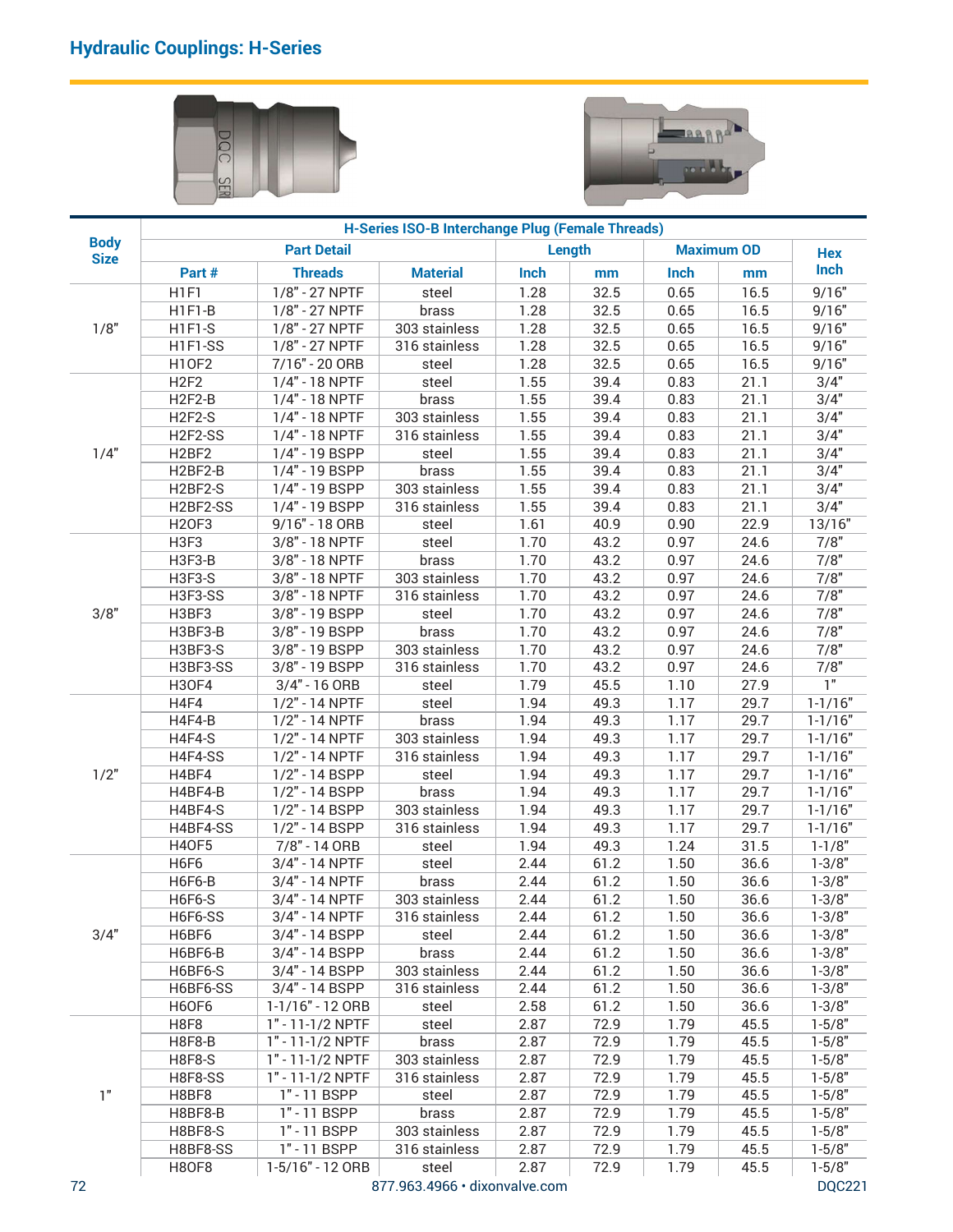





|             |                       |                                              |                                                                 |              | <b>DOON QU</b> |              |                         |                          |
|-------------|-----------------------|----------------------------------------------|-----------------------------------------------------------------|--------------|----------------|--------------|-------------------------|--------------------------|
| <b>Body</b> |                       |                                              | H-Series ISO-B High Volume Interchange Coupler (Female Threads) |              |                |              |                         |                          |
| <b>Size</b> | Part #                | <b>Part Detail</b><br><b>Threads</b>         | <b>Material</b>                                                 | Inch         | Length<br>mm   | Inch         | <b>Maximum OD</b><br>mm | <b>Hex</b><br>Inch       |
|             | 10HF10                | 1-1/4" - 11-1/2 NPTF                         | steel                                                           | 4.43         | 112.5          | 2.60         | 66.0                    | $2 - 3/8"$               |
|             | 10HF10-B              | 1-1/4" - 11-1/2 NPTF                         | brass                                                           | 4.43         | 112.5          | 2.60         | 66.0                    | $2 - 3/8"$               |
|             | 10HF10-S              | 1-1/4" - 11-1/2 NPTF                         | 303 stainless                                                   | 4.43         | 112.5          | 2.60         | 66.0                    | $2 - 3/8"$               |
| $1 - 1/4"$  | 10HF10-SS             | 1-1/4" - 11-1/2 NPTF                         | 316 stainless                                                   | 4.43         | 112.5          | 2.60         | 66.0                    | $2 - 3/8"$               |
|             | 10HBF10               | 1-1/4" - 11 BSPP                             | steel                                                           | 4.43         | 112.5          | 2.60         | 66.0                    | $2 - 3/8"$               |
|             | 10HBF10-B             | 1-1/4" - 11 BSPP                             | brass                                                           | 4.43         | 112.5          | 2.60         | 66.0                    | $2 - 3/8"$               |
|             | 10HBF10-S             | 1-1/4" - 11 BSPP                             | 303 stainless                                                   | 4.43         | 112.5          | 2.60         | 66.0                    | $2 - 3/8"$               |
|             | 10HBF10-SS            | 1-1/4" - 11 BSPP                             | 316 stainless                                                   | 4.43         | 112.5          | 2.60         | 66.0                    | $2 - 3/8"$               |
|             | 12HF10                | 1-1/4" - 11-1/2 NPTF                         | steel                                                           | 4.81         | 122.2          | 3.00         | 76.2                    | $2 - 5/8"$               |
|             | 12HF10-B              | 1-1/4" - 11-1/2 NPTF                         | brass                                                           | 4.81         | 122.2          | 3.00         | 76.2                    | $2 - 5/8"$               |
|             | 12HF10-S<br>12HF10-SS | 1-1/4" - 11-1/2 NPTF<br>1-1/4" - 11-1/2 NPTF | 303 stainless<br>316 stainless                                  | 4.81<br>4.81 | 122.2<br>122.2 | 3.00<br>3.00 | 76.2<br>76.2            | $2 - 5/8"$<br>$2 - 5/8"$ |
|             | 12H0F10               | 1-5/8" - 12 ORB                              | steel                                                           | 4.81         | 122.2          | 3.00         | 76.2                    | $2 - 5/8"$               |
|             | 12HF12                | 1-1/2" - 11-1/2 NPTF                         | steel                                                           | 4.81         | 122.2          | 3.00         | 76.2                    | $2 - 5/8"$               |
|             | 12HF12-B              | 1-1/2" - 11-1/2 NPTF                         | brass                                                           | 4.81         | 122.2          | 3.00         | 76.2                    | $2 - 5/8"$               |
| $1 - 1/2"$  | 12HF12-S              | 1-1/2" - 11-1/2 NPTF                         | 303 stainless                                                   | 4.81         | 122.2          | 3.00         | 76.2                    | $2 - 5/8"$               |
|             | 12HF12-SS             | 1-1/2" - 11-1/2 NPTF                         | 316 stainless                                                   | 4.81         | 122.2          | 3.00         | 76.2                    | $2 - 5/8"$               |
|             | 12HBF12               | 1-1/2" - 11 BSPP                             | steel                                                           | 4.81         | 122.2          | 3.00         | 76.2                    | $2 - 5/8"$               |
|             | 12HBF12-B             | 1-1/2" - 11 BSPP                             | brass                                                           | 4.81         | 122.2          | 3.00         | 76.2                    | $2 - 5/8"$               |
|             | 12HBF12-S             | 1-1/2" - 11 BSPP                             | 303 stainless                                                   | 4.81         | 122.2          | 3.00         | 76.2                    | $2 - 5/8"$               |
|             | 12HBF12-SS            | 1-1/2" - 11 BSPP                             | 316 stainless                                                   | 4.81         | 122.2          | 3.00         | 76.2                    | $2 - 5/8"$               |
|             | 12H0F12               | 1-7/8" - 12 ORB                              | steel                                                           | 4.81         | 122.2          | 3.00         | 76.2                    | $2 - 5/8"$               |
|             | 20HF16                | 2" - 11-1/2 NPTF                             | steel                                                           | 5.57         | 141.5          | 4.10         | 104.1                   | $3 - 3/4"$               |
| $2 - 1/2"$  | 20HF16-B              | 2" - 11-1/2 NPTF                             | brass                                                           | 5.57         | 141.5          | 4.10         | 104.1                   | $3 - 3/4"$               |
|             | 20HF20                | 2-1/2" - 8 NPTF                              | steel                                                           | 6.04         | 153.4          | 4.10         | 104.1                   | $3 - 3/4"$               |
|             | 20HF24                | $3" - 8$ NPTF                                | steel                                                           | 6.96         | 176.8          | 4.35         | 110.5                   | $4"$                     |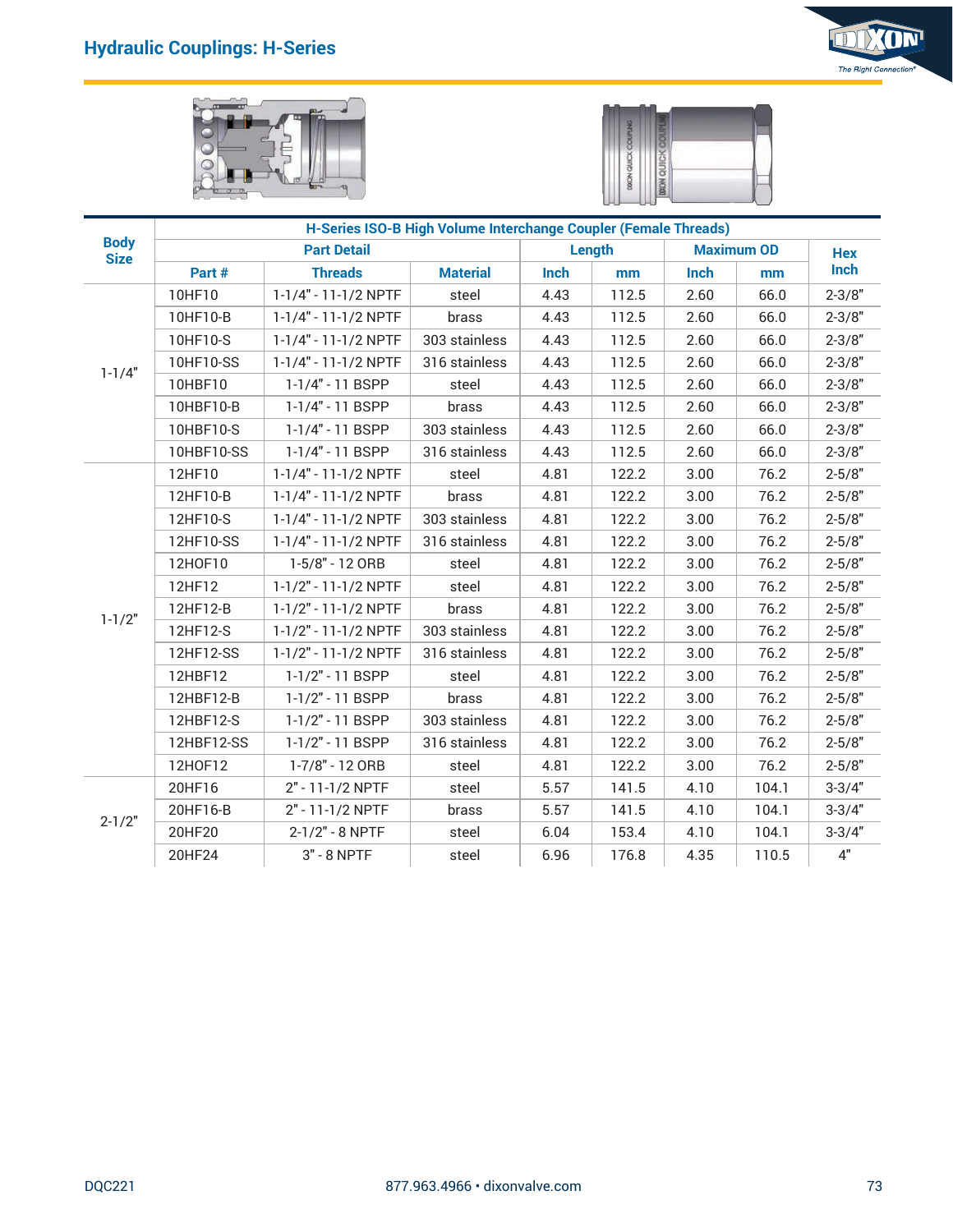



| Part #<br>H10F10<br>H10F10-B<br>H10F10-S<br>H10F10-SS<br>H10BF10<br>H10BF10-B<br>H10BF10-S<br>H10BF10-SS<br>H12F10<br>H12F10-B<br>H12F10-S<br>H12F10-SS | <b>Part Detail</b><br><b>Threads</b><br>1-1/4" - 11-1/2 NPTF<br>1-1/4" - 11-1/2 NPTF<br>1-1/4" - 11-1/2 NPTF<br>1-1/4" - 11-1/2 NPTF<br>1-1/4" - 11-BSPP<br>1-1/4" - 11-BSPP<br>1-1/4" - 11-BSPP<br>1-1/4" - 11-BSPP<br>1-1/4" - 11-1/2 NPTF<br>1-1/4" - 11-1/2 NPTF<br>1-1/4" - 11-1/2 NPTF | H-Series ISO-B High Volume Interchange Plug (Female Threads)<br><b>Material</b><br>steel<br>brass<br>303 stainless<br>316 stainless<br>steel<br>brass<br>303 stainless<br>316 stainless<br>steel<br>brass<br>303 stainless | Inch<br>4.25<br>4.25<br>4.25<br>4.25<br>4.25<br>4.25<br>4.25<br>4.25<br>4.76<br>4.76 | Length<br>mm<br>108.0<br>108.0<br>108.0<br>108.0<br>108.0<br>108.0<br>108.0<br>108.0<br>120.9 | Inch<br>2.60<br>2.60<br>2.60<br>2.60<br>2.60<br>2.60<br>2.60<br>2.60                     | <b>Maximum OD</b><br>mm<br>66.0<br>66.0<br>66.0<br>66.0<br>66.0<br>66.0<br>66.0 | <b>Hex</b><br>Inch<br>$2 - 3/8"$<br>$2 - 3/8"$<br>$2 - 3/8"$<br>$2 - 3/8"$<br>$2 - 3/8"$ |
|---------------------------------------------------------------------------------------------------------------------------------------------------------|----------------------------------------------------------------------------------------------------------------------------------------------------------------------------------------------------------------------------------------------------------------------------------------------|----------------------------------------------------------------------------------------------------------------------------------------------------------------------------------------------------------------------------|--------------------------------------------------------------------------------------|-----------------------------------------------------------------------------------------------|------------------------------------------------------------------------------------------|---------------------------------------------------------------------------------|------------------------------------------------------------------------------------------|
|                                                                                                                                                         |                                                                                                                                                                                                                                                                                              |                                                                                                                                                                                                                            |                                                                                      |                                                                                               |                                                                                          |                                                                                 |                                                                                          |
|                                                                                                                                                         |                                                                                                                                                                                                                                                                                              |                                                                                                                                                                                                                            |                                                                                      |                                                                                               |                                                                                          |                                                                                 |                                                                                          |
|                                                                                                                                                         |                                                                                                                                                                                                                                                                                              |                                                                                                                                                                                                                            |                                                                                      |                                                                                               |                                                                                          |                                                                                 |                                                                                          |
|                                                                                                                                                         |                                                                                                                                                                                                                                                                                              |                                                                                                                                                                                                                            |                                                                                      |                                                                                               |                                                                                          |                                                                                 |                                                                                          |
|                                                                                                                                                         |                                                                                                                                                                                                                                                                                              |                                                                                                                                                                                                                            |                                                                                      |                                                                                               |                                                                                          |                                                                                 |                                                                                          |
|                                                                                                                                                         |                                                                                                                                                                                                                                                                                              |                                                                                                                                                                                                                            |                                                                                      |                                                                                               |                                                                                          |                                                                                 |                                                                                          |
|                                                                                                                                                         |                                                                                                                                                                                                                                                                                              |                                                                                                                                                                                                                            |                                                                                      |                                                                                               |                                                                                          |                                                                                 |                                                                                          |
|                                                                                                                                                         |                                                                                                                                                                                                                                                                                              |                                                                                                                                                                                                                            |                                                                                      |                                                                                               |                                                                                          |                                                                                 |                                                                                          |
|                                                                                                                                                         |                                                                                                                                                                                                                                                                                              |                                                                                                                                                                                                                            |                                                                                      |                                                                                               |                                                                                          |                                                                                 | $2 - 3/8"$                                                                               |
|                                                                                                                                                         |                                                                                                                                                                                                                                                                                              |                                                                                                                                                                                                                            |                                                                                      |                                                                                               |                                                                                          |                                                                                 | $2 - 3/8"$                                                                               |
|                                                                                                                                                         |                                                                                                                                                                                                                                                                                              |                                                                                                                                                                                                                            |                                                                                      |                                                                                               |                                                                                          | 66.0                                                                            | $2 - 3/8"$                                                                               |
|                                                                                                                                                         |                                                                                                                                                                                                                                                                                              |                                                                                                                                                                                                                            |                                                                                      |                                                                                               | 2.88                                                                                     | 73.2                                                                            | $2 - 5/8"$                                                                               |
|                                                                                                                                                         |                                                                                                                                                                                                                                                                                              |                                                                                                                                                                                                                            |                                                                                      | 120.9                                                                                         | 2.88                                                                                     | 73.2                                                                            | $2 - 5/8"$                                                                               |
|                                                                                                                                                         |                                                                                                                                                                                                                                                                                              |                                                                                                                                                                                                                            | 4.76                                                                                 | 120.9                                                                                         | 2.88                                                                                     | 73.2                                                                            | $2 - 5/8"$                                                                               |
|                                                                                                                                                         | 1-1/4" - 11-1/2 NPTF                                                                                                                                                                                                                                                                         | 316 stainless                                                                                                                                                                                                              | 4.76                                                                                 | 120.9                                                                                         | 2.88                                                                                     | 73.2                                                                            | $2 - 5/8"$                                                                               |
| H120F10                                                                                                                                                 | 1-5/8" - 12 ORB                                                                                                                                                                                                                                                                              | steel                                                                                                                                                                                                                      | 4.76                                                                                 | 120.9                                                                                         | 2.88                                                                                     | 73.2                                                                            | $2 - 5/8"$                                                                               |
| H12F12                                                                                                                                                  | 1-1/2" - 11-1/2 NPTF                                                                                                                                                                                                                                                                         | steel                                                                                                                                                                                                                      | 4.76                                                                                 | 120.9                                                                                         | 2.88                                                                                     | 73.2                                                                            | $2 - 5/8"$                                                                               |
| H12F12-B                                                                                                                                                | 1-1/2" - 11-1/2 NPTF                                                                                                                                                                                                                                                                         | brass                                                                                                                                                                                                                      | 4.76                                                                                 | 120.9                                                                                         | 2.88                                                                                     | 73.2                                                                            | $2 - 5/8"$                                                                               |
|                                                                                                                                                         |                                                                                                                                                                                                                                                                                              |                                                                                                                                                                                                                            |                                                                                      | 120.9                                                                                         | 2.88                                                                                     | 73.2                                                                            | $2 - 5/8"$                                                                               |
| H12F12-SS                                                                                                                                               | 1-1/2" - 11-1/2 NPTF                                                                                                                                                                                                                                                                         | 316 stainless                                                                                                                                                                                                              | 4.76                                                                                 | 120.9                                                                                         | 2.88                                                                                     | 73.2                                                                            | $2 - 5/8"$                                                                               |
|                                                                                                                                                         | 1-1/2" - 11 BSPP                                                                                                                                                                                                                                                                             | steel                                                                                                                                                                                                                      | 4.76                                                                                 | 120.9                                                                                         | 2.88                                                                                     | 73.2                                                                            | $2 - 5/8"$                                                                               |
| H12BF12-B                                                                                                                                               | 1-1/2" - 11 BSPP                                                                                                                                                                                                                                                                             | brass                                                                                                                                                                                                                      | 4.76                                                                                 | 120.9                                                                                         | 2.88                                                                                     | 73.2                                                                            | $2 - 5/8"$                                                                               |
| H12BF12-S                                                                                                                                               |                                                                                                                                                                                                                                                                                              |                                                                                                                                                                                                                            |                                                                                      | 120.9                                                                                         | 2.88                                                                                     |                                                                                 | $2 - 5/8"$                                                                               |
|                                                                                                                                                         |                                                                                                                                                                                                                                                                                              | 316 stainless                                                                                                                                                                                                              |                                                                                      | 120.9                                                                                         | 2.88                                                                                     |                                                                                 | $2 - 5/8"$                                                                               |
|                                                                                                                                                         | 1-7/8" - 12 ORB                                                                                                                                                                                                                                                                              | steel                                                                                                                                                                                                                      | 4.76                                                                                 | 120.9                                                                                         | 2.88                                                                                     |                                                                                 | $2 - 5/8"$                                                                               |
|                                                                                                                                                         | 2" - 11-1/2 NPTF                                                                                                                                                                                                                                                                             | steel                                                                                                                                                                                                                      | 5.48                                                                                 | 139.2                                                                                         | 4.10                                                                                     | 104.1                                                                           | $3 - 3/4"$                                                                               |
|                                                                                                                                                         | 2" - 11-1/2 NPTF                                                                                                                                                                                                                                                                             | brass                                                                                                                                                                                                                      |                                                                                      |                                                                                               | 4.10                                                                                     | 104.1                                                                           | $3 - 3/4"$                                                                               |
| H20F20                                                                                                                                                  | 2-1/2" - 8 NPTF                                                                                                                                                                                                                                                                              | steel                                                                                                                                                                                                                      | 5.95                                                                                 | 151.1                                                                                         | 4.10                                                                                     | 104.1                                                                           | $3 - 3/4"$                                                                               |
| H20F24                                                                                                                                                  | $3" - 8$ NPTF                                                                                                                                                                                                                                                                                | steel                                                                                                                                                                                                                      | 6.87                                                                                 | 174.5                                                                                         | 4.35                                                                                     | 110.5                                                                           | $4"$                                                                                     |
|                                                                                                                                                         |                                                                                                                                                                                                                                                                                              |                                                                                                                                                                                                                            |                                                                                      |                                                                                               |                                                                                          |                                                                                 |                                                                                          |
|                                                                                                                                                         |                                                                                                                                                                                                                                                                                              |                                                                                                                                                                                                                            |                                                                                      |                                                                                               |                                                                                          |                                                                                 |                                                                                          |
|                                                                                                                                                         |                                                                                                                                                                                                                                                                                              |                                                                                                                                                                                                                            |                                                                                      |                                                                                               |                                                                                          |                                                                                 | <b>Hex</b>                                                                               |
|                                                                                                                                                         |                                                                                                                                                                                                                                                                                              |                                                                                                                                                                                                                            |                                                                                      | mm                                                                                            |                                                                                          | mm                                                                              | Inch                                                                                     |
|                                                                                                                                                         |                                                                                                                                                                                                                                                                                              |                                                                                                                                                                                                                            |                                                                                      |                                                                                               |                                                                                          |                                                                                 | 3/4"<br>$1 - 1/16"$                                                                      |
|                                                                                                                                                         | H12F12-S<br>H12BF12<br>H12BF12-SS<br>H120F12<br>H20F16<br>H20F16-B<br>Part #<br>H <sub>2</sub> M <sub>3</sub><br><b>H4M6-S</b>                                                                                                                                                               | 1-1/2" - 11-1/2 NPTF<br>1-1/2" - 11 BSPP<br>1-1/2" - 11 BSPP<br><b>SERIES</b><br>$=$<br><b>Part Detail</b><br><b>Threads</b><br>3/8" - 18 NPTF<br>3/4" - 14 NPTF                                                           | 303 stainless<br>303 stainless<br><b>Material</b><br>steel<br>303 stainless          | 4.76<br>4.76<br>4.76<br>5.48<br>Inch<br>2.03<br>2.13                                          | 139.2<br><b>AAAAAA</b><br>mmm<br>Length<br>51.6<br>58.7<br>877.963.4966 · dixonvalve.com | <b>H-Series ISO-B Interchange Plug (Male Threads)</b><br>Inch<br>0.83<br>1.17   | 73.2<br>73.2<br>73.2<br><b>Bannes</b><br>pribling<br><b>Maximum OD</b><br>21.1<br>29.7   |





|                            | H120F12                       | 1-7/8" - 12 ORB      | steel                                                 | 4.76   | 120.9                 | 2.88              | 73.2                     | $2 - 5/8$     |
|----------------------------|-------------------------------|----------------------|-------------------------------------------------------|--------|-----------------------|-------------------|--------------------------|---------------|
|                            | H20F16                        | 2" - 11-1/2 NPTF     | steel                                                 | 5.48   | 139.2                 | 4.10              | 104.1                    | $3 - 3/4"$    |
|                            | H20F16-B                      | 2" - 11-1/2 NPTF     | brass                                                 | 5.48   | 139.2                 | 4.10              | 104.1                    | $3 - 3/4"$    |
| $2 - 1/2"$                 | H20F20                        | 2-1/2" - 8 NPTF      | steel                                                 | 5.95   | 151.1                 | 4.10              | 104.1                    | $3 - 3/4"$    |
|                            | H20F24                        | $3" - 8$ NPTF        | steel                                                 | 6.87   | 174.5                 | 4.35              | 110.5                    | 4"            |
|                            | AAAAAAA                       | <b>SERIES</b><br>$=$ |                                                       |        | <b>AAAAAAA</b><br>mmm |                   | <b>Bagged</b><br>polling |               |
|                            |                               |                      | <b>H-Series ISO-B Interchange Plug (Male Threads)</b> |        |                       |                   |                          |               |
| <b>Body</b><br><b>Size</b> |                               | <b>Part Detail</b>   |                                                       | Length |                       | <b>Maximum OD</b> | <b>Hex</b>               |               |
|                            | Part #                        | <b>Threads</b>       | <b>Material</b>                                       | Inch   | mm                    | <b>Inch</b>       | mm                       | Inch          |
| 1/4"                       | H <sub>2</sub> M <sub>3</sub> | 3/8" - 18 NPTF       | steel                                                 | 2.03   | 51.6                  | 0.83              | 21.1                     | 3/4"          |
| 1/2"                       | H4M6-S                        | 3/4" - 14 NPTF       | 303 stainless                                         | 2.13   | 58.7                  | 1.17              | 29.7                     | $1 - 1/16"$   |
|                            |                               |                      | 877.963.4966 · dixonvalve.com                         |        |                       |                   |                          | <b>DQC221</b> |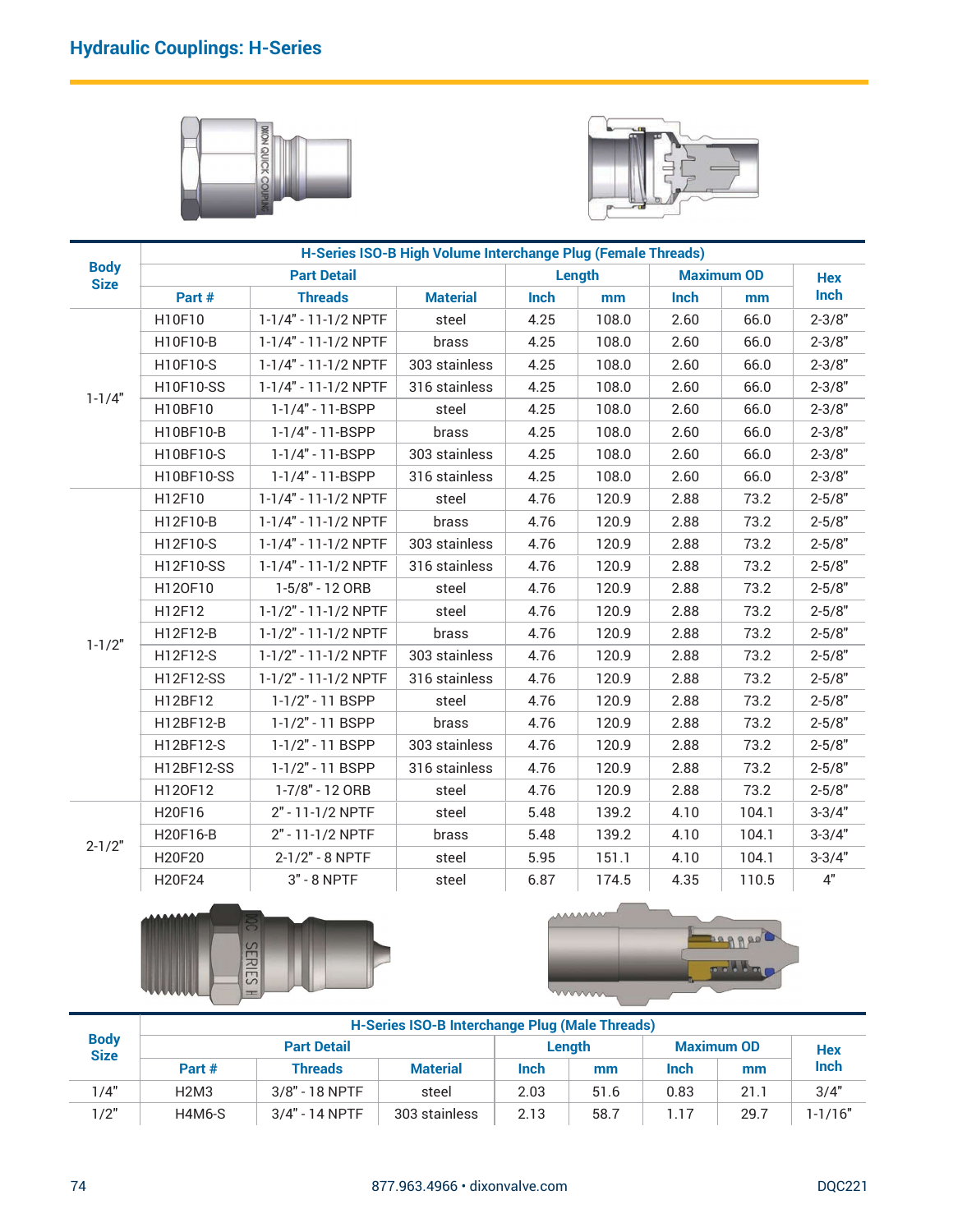í.







|                            | <b>Hydraulic Couplings: H-Series</b> |                    |                                                                 |      |                    |                    |                    | KON<br>The Right Connection® |
|----------------------------|--------------------------------------|--------------------|-----------------------------------------------------------------|------|--------------------|--------------------|--------------------|------------------------------|
|                            |                                      | 9800               |                                                                 |      | <b>ON QUICK CO</b> |                    |                    |                              |
|                            |                                      |                    | H-Series ISO-B Steel Mill 'Slide Gate' Coupler (Female Threads) |      |                    |                    |                    |                              |
| <b>Body</b><br><b>Size</b> |                                      | <b>Part Detail</b> |                                                                 |      | Length             |                    | <b>Maximum OD</b>  | Hex                          |
|                            | Part #                               | <b>Threads</b>     | <b>Material</b>                                                 | Inch | mm                 | Inch               | mm                 | Inch                         |
| 1/2"                       | 4HF4-HV                              | 1/2" - 14 NPTF     | steel                                                           | 2.86 | 72.6               | 1.86               | 47.2               | $1 - 1/16"$                  |
|                            | F-4HF4-HV                            | 1/2" - 14 NPTF     | steel                                                           | 2.86 | 72.60              | 1.86<br>SER<br>pac | 47.20              | $1 - 1/16"$                  |
|                            |                                      |                    | H-Series ISO-B Steel Mill 'Slide Gate' Plug (Female Threads)    |      |                    |                    |                    |                              |
| <b>Body</b><br><b>Size</b> |                                      | <b>Part Detail</b> |                                                                 |      | Length             |                    | <b>Maximum OD</b>  | Hex                          |
|                            | Part #                               | <b>Threads</b>     | <b>Material</b>                                                 | Inch | mm                 | Inch               | mm                 | Inch                         |
|                            | H4F4-HV                              | 1/2" - 14 NPTF     | steel                                                           | 1.94 | 49.3               | 1.17               | 29.7               | $1 - 1/16"$                  |
| 1/2"                       | F-H4F4-HV                            | $1/2" - 14 NPTF$   | steel                                                           | 1.94 | 49.30              | $\overline{1.17}$  | $\overline{29.70}$ | $1-1/16"$                    |





| <b>Body</b> |              |                    | H-Series ISO-B Steel Mill 'Slide Gate' Plug (Female Threads)     |      |        |      |                   |             |
|-------------|--------------|--------------------|------------------------------------------------------------------|------|--------|------|-------------------|-------------|
| <b>Size</b> |              | <b>Part Detail</b> |                                                                  |      | Length |      | <b>Maximum OD</b> | <b>Hex</b>  |
|             | Part #       | <b>Threads</b>     | <b>Material</b>                                                  | Inch | mm     | Inch | mm                | Inch        |
| 1/2"        | H4F4-HV      | $1/2" - 14$ NPTF   | steel                                                            | 1.94 | 49.3   | 1.17 | 29.7              | $1 - 1/16"$ |
|             | F-H4F4-HV    | 1/2" - 14 NPTF     | steel                                                            | 1.94 | 49.30  | 1.17 | 29.70             | $1 - 1/16"$ |
|             |              | G COMM             |                                                                  |      |        |      |                   |             |
|             |              |                    | H-Series ISO-B Fry Oil Silicone Flanged Coupler (Female Threads) |      |        |      |                   |             |
| <b>Body</b> |              | <b>Part Detail</b> |                                                                  |      | Length |      | <b>Maximum OD</b> | <b>Hex</b>  |
| <b>Size</b> | Part #       | <b>Threads</b>     | <b>Material</b>                                                  | Inch | mm     | Inch | mm                | Inch        |
| 1/2"        | D-4HF4-S-FSB | 1/2" - 14 NPTF     | 303 stainless                                                    | 2.86 | 72.6   | 2.52 | 64.0              | $1 - 1/16"$ |





|                            |               |                    | H-Series ISO-B Fry Oil Silicone Flanged Coupler (Female Threads) |             |        |             |                   |             |
|----------------------------|---------------|--------------------|------------------------------------------------------------------|-------------|--------|-------------|-------------------|-------------|
| <b>Body</b><br><b>Size</b> |               | <b>Part Detail</b> |                                                                  |             | Lenath |             | <b>Maximum OD</b> | <b>Hex</b>  |
|                            | Part #        | <b>Threads</b>     | <b>Material</b>                                                  | <b>Inch</b> | mm     | <b>Inch</b> | mm                | Inch        |
|                            | D-4HF4-S-FSB  | $1/2" - 14$ NPTF   | 303 stainless                                                    | 2.86        | 72.6   | 2.52        | 64.0              | $1 - 1/16"$ |
| 1/2"                       | D-4HF4-SS-FSB | $1/2" - 14$ NPTF   | 316 stainless                                                    | 2.86        | 72.6   | 2.52        | 64.0              | $1 - 1/16"$ |





|                            |               | 9.9.900                              | H-Series ISO-B Fry Oil Silicone Flanged Coupler (Female Threads) |      |              |      |                         |                    |
|----------------------------|---------------|--------------------------------------|------------------------------------------------------------------|------|--------------|------|-------------------------|--------------------|
| <b>Body</b><br><b>Size</b> |               | <b>Part Detail</b>                   |                                                                  |      | Length       |      | <b>Maximum OD</b>       | <b>Hex</b>         |
|                            | Part#         | <b>Threads</b>                       | <b>Material</b>                                                  | Inch | mm           | Inch | mm                      | Inch               |
|                            | D-4HF4-S-FSB  | 1/2" - 14 NPTF                       | 303 stainless                                                    | 2.86 | 72.6         | 2.52 | 64.0                    | $1 - 1/16"$        |
| 1/2"                       | D-4HF4-SS-FSB | 1/2" - 14 NPTF                       | 316 stainless                                                    | 2.86 | 72.6         | 2.52 | 64.0                    | $1 - 1/16"$        |
|                            |               |                                      |                                                                  |      |              |      |                         |                    |
|                            |               |                                      |                                                                  |      |              |      |                         |                    |
| <b>Body</b>                |               |                                      | H-Series ISO-B Fry Oil Nylon Flanged Coupler (Female Threads)    |      |              |      |                         |                    |
| <b>Size</b>                | Part#         | <b>Part Detail</b><br><b>Threads</b> | <b>Material</b>                                                  | Inch | Length<br>mm | Inch | <b>Maximum OD</b><br>mm | <b>Hex</b><br>Inch |
|                            | D-4HF4-S-FNS  | 1/2" - 14 NPTF                       | 303 stainless                                                    | 2.86 | 72.6         | 2.38 | 60.5                    | $1 - 1/16"$        |
| 1/2"                       | D-4HF4-SS-FNS | 1/2" - 14 NPTF                       | 316 stainless                                                    | 2.86 | 72.6         | 2.38 | 60.5                    | $1 - 1/16"$        |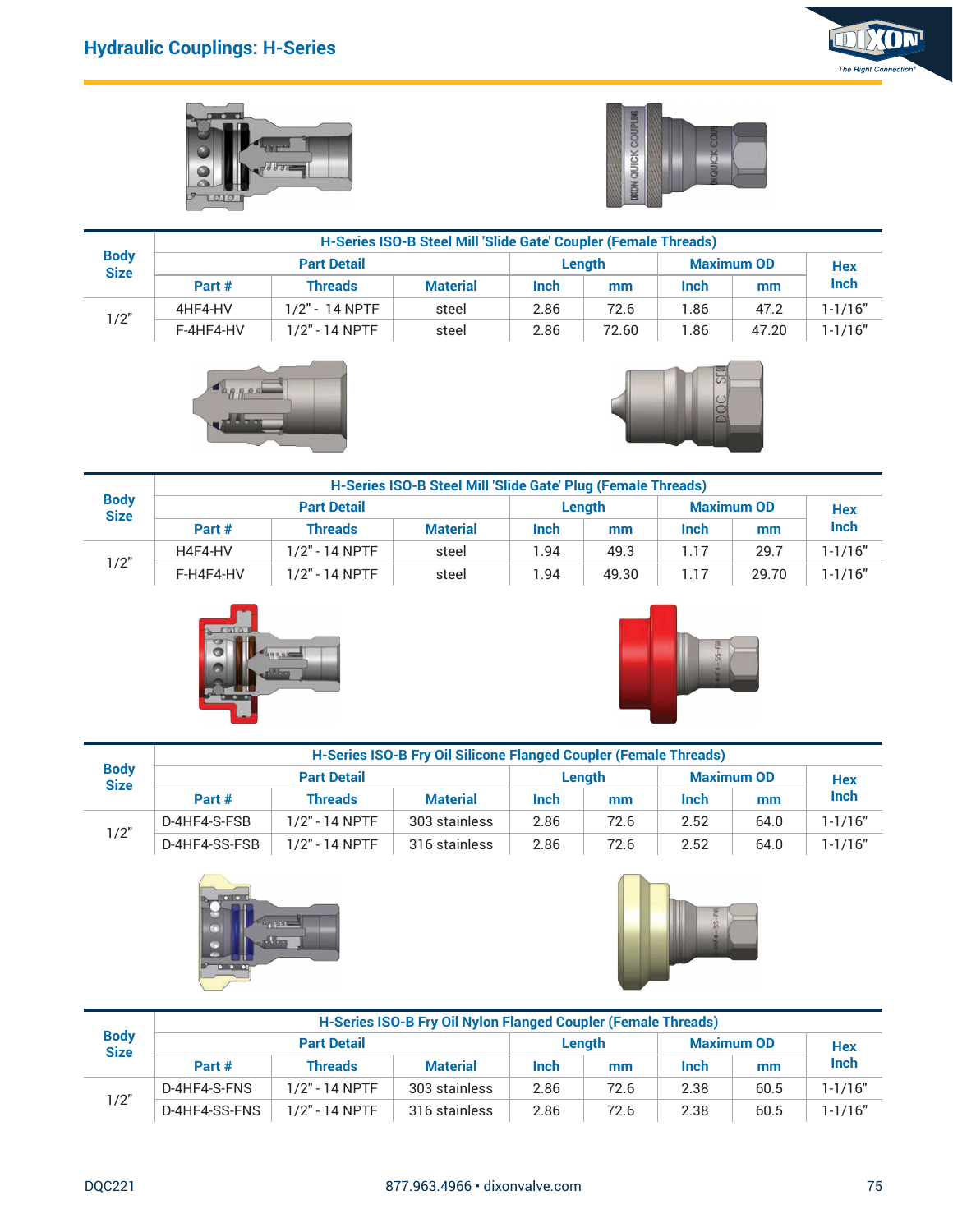



|                            | <b>Hydraulic Couplings: H-Series</b> |             |                    |     |                                                     |      |             |                 |                   |                                        |             |
|----------------------------|--------------------------------------|-------------|--------------------|-----|-----------------------------------------------------|------|-------------|-----------------|-------------------|----------------------------------------|-------------|
|                            |                                      |             |                    |     |                                                     |      |             |                 |                   |                                        |             |
|                            |                                      |             |                    |     |                                                     |      |             |                 |                   |                                        |             |
|                            |                                      | DOC         |                    |     |                                                     |      |             |                 |                   |                                        |             |
|                            |                                      |             |                    |     |                                                     |      |             |                 | trur Bib          |                                        |             |
|                            |                                      |             |                    |     | <b>H-Series ISO-B Fry Oil Plug (Female Threads)</b> |      |             |                 |                   |                                        |             |
| <b>Body</b><br><b>Size</b> |                                      |             | <b>Part Detail</b> |     |                                                     |      | Length      |                 | <b>Maximum OD</b> |                                        | <b>Hex</b>  |
|                            | Part #                               |             | <b>Threads</b>     |     | <b>Material</b>                                     | Inch |             | mm              | Inch              | mm                                     | Inch        |
|                            | D-H4F4-SV-8                          |             | 1/2" - 14 NPTF     |     | steel                                               | 1.94 |             | 49.3            | 1.17              | 29.7                                   | $1 - 1/16"$ |
| 1/2"                       | D-H4F4-S                             |             | 1/2" - 14 NPTF     |     | 303 stainless                                       | 1.94 |             | 49.3            | 1.17              | 29.7                                   | $1 - 1/16"$ |
|                            | D-H4F4-SS                            |             | 1/2" - 14 NPTF     |     | 316 stainless                                       | 1.94 |             | 49.3            | 1.17              | 29.7                                   | $1 - 1/16"$ |
|                            |                                      |             |                    |     | <b>Available Options</b>                            |      |             |                 |                   |                                        |             |
| <b>Body</b>                |                                      |             |                    |     | <b>Standard Seal Options</b>                        |      |             |                 |                   | <b>Kalrez<sup>®</sup> Seal Options</b> |             |
| <b>Size</b>                | <b>FKM</b>                           | <b>EPDM</b> |                    |     | Steam-EP FDA FKM Mil-Nitrile Fuel Nitrile           |      | <b>PTFE</b> | <b>Silicone</b> | 4079              | 6375                                   | 7075        |
| 1/8"                       | F-                                   | $P-$        | N/A                | N/A | N/A                                                 | N/A  | N/A         | N/A             | K4-               | K6-                                    | K7-         |
|                            |                                      | $P -$       | PS-                | D-  | $M -$                                               | JF-  | TS-         |                 |                   |                                        |             |
| 1/4"                       | F-                                   |             |                    |     |                                                     |      |             | $S-$            | K4-               | K6-                                    | K7-         |

# Available Options

|             | <b>Hydraulic Couplings: H-Series</b> |                       |                    |                      |                                                     |        |                        |                       |                |                                        |                   |
|-------------|--------------------------------------|-----------------------|--------------------|----------------------|-----------------------------------------------------|--------|------------------------|-----------------------|----------------|----------------------------------------|-------------------|
|             |                                      | DQC                   |                    |                      |                                                     |        |                        |                       | trur P.P       |                                        |                   |
| <b>Body</b> |                                      |                       |                    |                      | <b>H-Series ISO-B Fry Oil Plug (Female Threads)</b> |        |                        |                       |                |                                        |                   |
| <b>Size</b> |                                      |                       | <b>Part Detail</b> |                      |                                                     |        | Length                 |                       |                | <b>Maximum OD</b>                      | <b>Hex</b>        |
|             | Part #                               |                       | <b>Threads</b>     |                      | <b>Material</b>                                     | Inch   | mm                     |                       | Inch           | mm                                     | Inch              |
|             | D-H4F4-SV-8                          |                       | 1/2" - 14 NPTF     |                      | steel                                               | 1.94   | 49.3                   |                       | 1.17           | 29.7                                   | $1 - 1/16"$       |
| 1/2"        | D-H4F4-S                             |                       | 1/2" - 14 NPTF     |                      | 303 stainless                                       | 1.94   | 49.3                   |                       | 1.17           | 29.7                                   | $1 - 1/16"$       |
|             | D-H4F4-SS                            |                       | 1/2" - 14 NPTF     |                      | 316 stainless                                       | 1.94   | 49.3                   |                       | 1.17           | 29.7                                   | $1 - 1/16"$       |
|             |                                      |                       |                    |                      | <b>Available Options</b>                            |        |                        |                       |                |                                        |                   |
| <b>Body</b> |                                      |                       |                    |                      | <b>Standard Seal Options</b>                        |        |                        |                       |                | <b>Kalrez<sup>®</sup> Seal Options</b> |                   |
| <b>Size</b> | <b>FKM</b>                           | <b>EPDM</b>           |                    |                      | Steam-EP FDA FKM Mil-Nitrile Fuel Nitrile           |        | <b>PTFE</b>            | <b>Silicone</b>       | 4079           | 6375                                   | 7075              |
| 1/8"        | F-                                   | $P -$                 | N/A                | N/A                  | N/A                                                 | N/A    | N/A                    | N/A                   | K4-            | K6-                                    | K7-               |
| 1/4"        | F-                                   | P-                    | PS-                | D-                   | $M -$                                               | JF-    | TS-                    | $S-$                  | K4-            | K6-                                    | K7-               |
| 3/8"        | F-                                   | $P -$                 | PS-                | D-                   | $M -$                                               | JF-    | TS-                    | $S-$                  | K4-            | K6-                                    | K7-               |
| 1/2"        | F-                                   | $P -$                 | PS-                | D-                   | $M -$                                               | JF-    | TS-                    | $S-$                  | K4-            | K6-                                    | K7-               |
| 3/4"        | F-                                   | $P -$                 | PS-                | D-                   | $M -$                                               | JF-    | TS-                    | $S-$                  | K4-            | K6-                                    | K7-               |
| 1"          | $F-$                                 | $P -$                 | PS-                | D-                   | $M -$                                               | JF-    | TS-                    | $S-$                  | K4-            | K6-                                    | K7-               |
| $1 - 1/4"$  | $F-$                                 | P-                    | PS-                | D-                   | $M -$                                               | JF-    | N/A                    | $S-$                  | K4-            | K6-                                    | K7-               |
| $1 - 1/2"$  | F-                                   | $P -$                 | PS-                | D-                   | $M -$                                               | JF-    | N/A                    | $S-$                  | K4-            | K6-                                    | K7-               |
| $2 - 1/2"$  | N/A                                  | N/A                   | N/A                | N/A                  | N/A                                                 | N/A    | N/A                    | N/A                   | N/A            | N/A                                    | N/A               |
| <b>Body</b> |                                      |                       |                    | <b>Valve Options</b> |                                                     |        |                        | <b>Sleeve Options</b> |                |                                        | <b>Treatments</b> |
| <b>Size</b> | <b>Unvalved</b>                      | Actuator <sup>1</sup> | <b>Steel</b>       | <b>Brass</b>         | <b>303 SS</b>                                       | 316 SS | Sleeve-<br><b>Lock</b> |                       | <b>Flanged</b> | <b>Sil-Flange</b>                      | <b>Oxy-Clean</b>  |
| 1/8"        | -E                                   | N/A                   | $-ZV$              | $-BV$                | N/A                                                 | N/A    | $-LS$                  | N/A                   |                | N/A                                    | $-C1$             |
| 1/4"        | -E                                   | $-VA$                 | $-ZV$              | $-BV$                | -SV                                                 | SSV    | $-LS$                  | $-FS$                 |                | N/A                                    | $-C1$             |
| 3/8"        | $\textnormal{-E}$                    | -VA                   | -ZV                | $-BV$                | $-SV$                                               | SSV    | $-LS$                  |                       | -FS            | N/A                                    | $-C1$             |
| 1/2"        | $\textnormal{-E}$                    | -VA                   | -ZV                | $-BV$                | -SV                                                 | SSV    | $-LS$                  |                       | -FS            | <b>FSB</b>                             | $-C1$             |
| 3/4"        | -E                                   | -VA                   | -ZV                | $-BV$                | $-SV$                                               | SSV    | $-LS$                  | $-FS$                 |                | N/A                                    | $-C1$             |
| 1"          | $\textnormal{-E}$                    | -VA                   | -ZV                | $-BV$                | $-SV$                                               | SSV    | $-LS$                  | -FS                   |                | N/A                                    | $-C1$             |
| $1 - 1/4"$  | $\textnormal{-} \mathsf{E}$          | N/A                   | $-ZV$              | $-BV$                | -SV                                                 | SSV    | $-LS$                  |                       | N/A            | N/A                                    | $-C1$             |
| $1 - 1/2"$  | $\textnormal{-} \mathsf{E}$          | N/A                   | -ZV                | $-BV$                | -SV                                                 | SSV    | $-LS$                  |                       | N/A            | N/A                                    | $-C1$             |
|             |                                      |                       |                    |                      |                                                     |        |                        |                       |                |                                        |                   |

| <b>Body</b>                |                      |                       |              |                      | Standard Seal Options                           |                               |                 |                       |      | Kairez <sup>o</sup> Seal Options |                   |
|----------------------------|----------------------|-----------------------|--------------|----------------------|-------------------------------------------------|-------------------------------|-----------------|-----------------------|------|----------------------------------|-------------------|
| <b>Size</b>                | <b>FKM</b>           | <b>EPDM</b>           |              |                      | Steam-EP   FDA FKM   Mil-Nitrile   Fuel Nitrile |                               | <b>PTFE</b>     | <b>Silicone</b>       | 4079 | 6375                             | 7075              |
| 1/8"                       | F-                   | $P -$                 | N/A          | N/A                  | N/A                                             | N/A                           | N/A             | N/A                   | K4-  | K6-                              | K7-               |
| 1/4"                       | F-                   | <b>P-</b>             | PS-          | D-                   | $M -$                                           | JF-                           | TS-             | $S-$                  | K4-  | K6-                              | K7-               |
| 3/8"                       | F-                   | <b>P-</b>             | PS-          | D-                   | $M -$                                           | JF-                           | TS-             | $S-$                  |      | K4-<br>K6-                       | K7-               |
| 1/2"                       | F-                   | $P -$                 | PS-          | D-                   | $M -$                                           | JF-                           | TS-             | $S-$                  | K4-  | K6-                              | K7-               |
| 3/4"                       | F-                   | $P-$                  | PS-          | D-                   | $M -$                                           | JF-                           | TS-             | $S-$                  | K4-  | K6-                              | K7-               |
| 1"                         | F-                   | <b>P-</b>             | PS-          | D-                   | $M -$                                           | JF-                           | TS-             | $S-$                  | K4-  | K6-                              | K7-               |
| $1 - 1/4"$                 | F-                   | $P -$                 | PS-          | D-                   | $M -$                                           | JF-                           | N/A             | $S-$                  | K4-  | K6-                              | K7-               |
| $1 - 1/2"$                 | F-                   | $P -$                 | PS-          | D-                   | $M -$                                           | JF-                           | N/A             | $S-$                  | K4-  | K6-                              | K7-               |
| $2 - 1/2"$                 | N/A                  | N/A                   | N/A          | N/A                  | N/A                                             | N/A                           | N/A             | N/A                   |      | N/A<br>N/A                       | N/A               |
| <b>Body</b>                |                      |                       |              | <b>Valve Options</b> |                                                 |                               |                 | <b>Sleeve Options</b> |      |                                  | <b>Treatments</b> |
| <b>Size</b>                | <b>Unvalved</b>      | Actuator <sup>1</sup> | <b>Steel</b> | <b>Brass</b>         | <b>303 SS</b>                                   | 316 SS                        | Sleeve-<br>Lock | <b>Flanged</b>        |      | <b>Sil-Flange</b>                | <b>Oxy-Clean</b>  |
| 1/8"                       | -E                   | N/A                   | $-ZV$        | -BV                  | N/A                                             | N/A                           | $-LS$           | N/A                   |      | N/A                              | $-C1$             |
| 1/4"                       | -E                   | $-VA$                 | $-ZV$        | $-BV$                | $-SV$                                           | SSV                           | $-LS$           | $-FS$                 |      | N/A                              | $-C1$             |
| 3/8"                       | -E                   | $-VA$                 | $-ZV$        | -BV                  | -SV                                             | SSV                           | $-LS$           | $-FS$                 |      | N/A                              | $-C1$             |
| 1/2"                       | -E                   | $-VA$                 | $-ZV$        | $-BV$                | $-SV$                                           | SSV                           | $-LS$           | $-FS$                 |      | FSB                              | $-C1$             |
| 3/4"                       | -E                   | $-VA$                 | $-ZV$        | -BV                  | -SV                                             | SSV                           | $-LS$           | $-FS$                 |      | N/A                              | $-C1$             |
| 1"                         | -E                   | $-VA$                 | -ZV          | -BV                  | $-SV$                                           | SSV                           | $-LS$           | $-FS$                 |      | N/A                              | $-C1$             |
| $1 - 1/4"$                 | -E                   | N/A                   | -ZV          | -BV                  | -SV                                             | SSV                           | $-LS$           | N/A                   |      | N/A                              | $-C1$             |
| $1 - 1/2"$                 | -E                   | N/A                   | $-ZV$        | -BV                  | -SV                                             | SSV                           | $-LS$           | N/A                   |      | N/A                              | $-C1$             |
| $2 - 1/2"$                 | N/A                  | N/A                   | N/A          | N/A                  | N/A                                             | N/A                           | N/A             | N/A                   |      | N/A                              | N/A               |
|                            | brass valve actuator |                       |              |                      |                                                 | <b>H Series Profiles</b>      |                 |                       |      |                                  |                   |
| <b>Body</b><br><b>Size</b> | A                    | B                     |              |                      |                                                 |                               |                 |                       |      |                                  |                   |
| 1/8"                       | 0.43                 | 0.32                  |              |                      |                                                 |                               |                 |                       |      |                                  |                   |
| 1/4"                       | 0.56                 | 0.39                  |              |                      |                                                 |                               |                 |                       |      |                                  |                   |
| 3/8"                       | 0.48                 | 0.50                  |              |                      |                                                 |                               |                 |                       |      |                                  |                   |
| 1/2"                       | 0.92                 | 0.49                  | 1"           |                      | 3/4"                                            | 1/2"                          |                 | 3/8"                  | 1/4" | 1/8"                             |                   |
| 3/4"                       | 1.24                 | 0.75                  |              |                      |                                                 |                               |                 |                       |      |                                  |                   |
| 1"                         | 1.49                 | 0.82                  |              |                      |                                                 |                               |                 |                       |      |                                  |                   |
| $1 - 1/4"$                 | 1.49                 | 1.13                  |              |                      |                                                 |                               |                 |                       |      |                                  |                   |
| $1 - 1/2"$                 | 1.75                 | 1.29                  |              |                      |                                                 |                               |                 |                       |      |                                  |                   |
| $2 - 1/2"$                 | 2.50                 | 1.50                  |              |                      |                                                 |                               |                 |                       |      |                                  |                   |
| 76                         |                      |                       |              |                      |                                                 | 877.963.4966 · dixonvalve.com |                 |                       |      |                                  | <b>DQC221</b>     |
|                            |                      |                       |              |                      |                                                 |                               |                 |                       |      |                                  |                   |

| <b>Body</b><br><b>Size</b> | A    | в    |
|----------------------------|------|------|
| 1/8"                       | 0.43 | 0.32 |
| 1/4"                       | 0.56 | 0.39 |
| 3/8"                       | 0.48 | 0.50 |
| 1/2"                       | 0.92 | 0.49 |
| 3/4"                       | 1.24 | 0.75 |
| 1"                         | 1.49 | 0.82 |
| $1 - 1/4"$                 | 1.49 | 1.13 |
| $1 - 1/2"$                 | 1.75 | 1.29 |
| - ^                        |      |      |

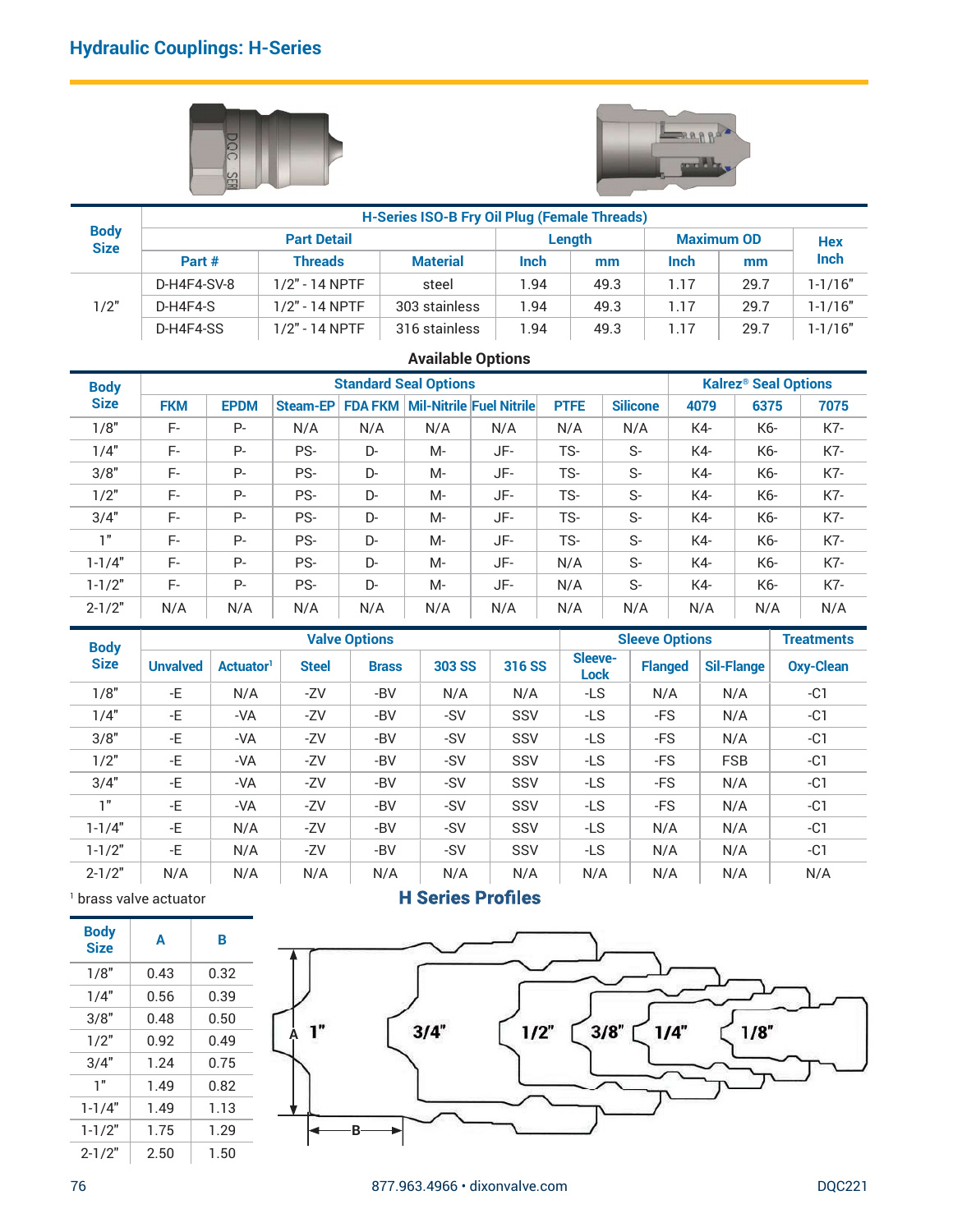



|                | <b>Hydraulic Couplings: H-Series</b>                      |                      |                                                       | The Right Connection |
|----------------|-----------------------------------------------------------|----------------------|-------------------------------------------------------|----------------------|
|                |                                                           |                      |                                                       |                      |
| <b>Body</b>    |                                                           |                      | <b>H-Series ISO-B Interchange Dust Caps and Plugs</b> |                      |
| <b>Size</b>    | <b>Coupler Dust Plug</b>                                  | <b>Plug Dust Cap</b> | <b>Part Detail</b><br><b>Material</b>                 |                      |
| 1/8"           | 1HDP                                                      | H <sub>1</sub> DC    | nitrile                                               |                      |
| 1/4"           | 2HDP-H2DC combo plug/cap                                  |                      | nitrile                                               |                      |
| 3/8"           | 3HDP-H3DC combo plug/cap                                  |                      | nitrile                                               |                      |
| 1/2"           | 4HDP-H4DC combo plug/cap                                  |                      | nitrile                                               |                      |
| 3/4"           | 6HDP-H6DC combo plug/cap                                  |                      | nitrile                                               |                      |
| $1"$           | 8HDP-H8DC combo plug/cap1                                 |                      | nitrile                                               |                      |
|                | <sup>1</sup> 8HDP-H8DC fits both 1" and 1-1/4" body sizes |                      |                                                       |                      |
| <b>Body</b>    |                                                           |                      | H-Series ISO-B Interchange Coupler Rigid Dust Plug    |                      |
| <b>Size</b>    |                                                           |                      | <b>Part Detail</b>                                    |                      |
|                | Part #                                                    | <b>Lanyard</b>       | <b>Body</b>                                           |                      |
| 1/4"           | 2HDP-A                                                    | steel cable          | aluminum                                              |                      |
| 3/8"           | 3HDP-A                                                    | steel cable          | aluminum                                              |                      |
| 1/2"           | 4HDP-A                                                    | steel cable          | aluminum                                              |                      |
| 3/4"           | 6HDP-A                                                    | steel cable          | aluminum                                              |                      |
| $1"$           | 8HDP-A                                                    | steel cable          | aluminum                                              |                      |
| $\overline{1}$ |                                                           |                      |                                                       |                      |



| ----<br><b>Size</b> |                                                           |                      | <b>Part Detail</b>                                 |                    |                    |  |  |  |
|---------------------|-----------------------------------------------------------|----------------------|----------------------------------------------------|--------------------|--------------------|--|--|--|
|                     | <b>Coupler Dust Plug</b>                                  | <b>Plug Dust Cap</b> |                                                    | <b>Material</b>    |                    |  |  |  |
| 1/8"                | 1HDP                                                      | H1DC                 |                                                    | nitrile            |                    |  |  |  |
| 1/4"                | 2HDP-H2DC combo plug/cap                                  |                      |                                                    | nitrile            |                    |  |  |  |
| 3/8"                | 3HDP-H3DC combo plug/cap                                  |                      |                                                    | nitrile            |                    |  |  |  |
| 1/2"                | 4HDP-H4DC combo plug/cap                                  |                      |                                                    | nitrile            |                    |  |  |  |
| 3/4"                | 6HDP-H6DC combo plug/cap                                  |                      |                                                    | nitrile            |                    |  |  |  |
| 1"                  | 8HDP-H8DC combo plug/cap1                                 |                      |                                                    | nitrile            |                    |  |  |  |
|                     | <sup>1</sup> 8HDP-H8DC fits both 1" and 1-1/4" body sizes |                      |                                                    |                    |                    |  |  |  |
| <b>Body</b>         |                                                           |                      | H-Series ISO-B Interchange Coupler Rigid Dust Plug |                    |                    |  |  |  |
| <b>Size</b>         |                                                           |                      |                                                    | <b>Part Detail</b> |                    |  |  |  |
|                     | Part #                                                    | <b>Lanyard</b>       |                                                    | <b>Body</b>        |                    |  |  |  |
| 1/4"                | 2HDP-A                                                    | steel cable          |                                                    | aluminum           |                    |  |  |  |
| 3/8"                | 3HDP-A                                                    | steel cable          |                                                    | aluminum           |                    |  |  |  |
| 1/2"                | 4HDP-A                                                    | steel cable          |                                                    | aluminum           |                    |  |  |  |
| 3/4"                | 6HDP-A                                                    | steel cable          |                                                    | aluminum           |                    |  |  |  |
| 1"                  | 8HDP-A                                                    | steel cable          |                                                    | aluminum           |                    |  |  |  |
| $1 - 1/2"$          | 12HDP-A                                                   | steel cable          |                                                    | aluminum           |                    |  |  |  |
| $2 - 1/2"$          | 20HDP-A                                                   | steel cable          |                                                    | aluminum           |                    |  |  |  |
|                     | <b>BEN QUICK COUPU</b>                                    |                      |                                                    |                    |                    |  |  |  |
| <b>Body</b>         |                                                           |                      | H-Series ISO-B Interchange Plug Rigid Dust Cap     |                    |                    |  |  |  |
| <b>Size</b>         |                                                           | <b>Part Detail</b>   |                                                    |                    | <b>Package Qty</b> |  |  |  |
|                     | Part #                                                    | <b>Lanyard</b>       | <b>Body</b>                                        | <b>Bag</b>         | <b>Box</b>         |  |  |  |
| 1/4"                | H <sub>2</sub> DC-A                                       | steel cable          | aluminum                                           | 10                 | 50                 |  |  |  |
| 3/8"                | H3DC-A                                                    | steel cable          | aluminum                                           | 10                 | 50                 |  |  |  |
| 1/2"                | H4DC-A                                                    | steel cable          | aluminum                                           | $10\,$             | 50                 |  |  |  |
| 3/4"                | H6DC-A                                                    | steel cable          | aluminum                                           | $5\phantom{.0}$    | 25                 |  |  |  |
| $1"$                | H8DC-A                                                    | steel cable          | aluminum                                           | $\sqrt{5}$         | $25\,$             |  |  |  |
| $-1$ $(0)$          | $\overline{\phantom{a}}$                                  |                      |                                                    |                    |                    |  |  |  |



| $\mathbf{v}$  | Part #              | <b>Lanyard</b>     |                                                | <b>Body</b>              |                |  |  |
|---------------|---------------------|--------------------|------------------------------------------------|--------------------------|----------------|--|--|
| 1/4"          | 2HDP-A              | steel cable        |                                                | aluminum                 |                |  |  |
| 3/8"          | 3HDP-A              | steel cable        |                                                | aluminum                 |                |  |  |
| 1/2"          | 4HDP-A              | steel cable        |                                                | aluminum                 |                |  |  |
| 3/4"          | 6HDP-A              | steel cable        |                                                | aluminum                 |                |  |  |
| 1"            | 8HDP-A              | steel cable        |                                                | aluminum                 |                |  |  |
| $1 - 1/2"$    | 12HDP-A             | steel cable        |                                                | aluminum                 |                |  |  |
| $2 - 1/2"$    | 20HDP-A             | steel cable        |                                                | aluminum                 |                |  |  |
|               | IN CUICK COUPUN     |                    | H-Series ISO-B Interchange Plug Rigid Dust Cap |                          |                |  |  |
| <b>Body</b>   |                     | <b>Part Detail</b> |                                                | <b>Package Qty</b>       |                |  |  |
| <b>Size</b>   | Part #              | <b>Lanyard</b>     | <b>Body</b>                                    | <b>Bag</b>               | <b>Box</b>     |  |  |
| 1/4"          | H <sub>2</sub> DC-A | steel cable        | aluminum                                       | 10                       | 50             |  |  |
| 3/8"          | H3DC-A              | steel cable        | aluminum                                       | 10                       | 50             |  |  |
| 1/2"          | H4DC-A              | steel cable        | aluminum                                       | 10                       | 50             |  |  |
| 3/4"          | H6DC-A              | steel cable        | aluminum                                       | $5\phantom{.0}$          | 25             |  |  |
| 1"            | H8DC-A              | steel cable        | aluminum                                       | $5\phantom{.0}$          | 25             |  |  |
| $1 - 1/2"$    | H12DC-A             | steel cable        | aluminum                                       | $\overline{\phantom{a}}$ | 10             |  |  |
| $2 - 1/2"$    | H20DC-A             | steel cable        | aluminum                                       | $\overline{\phantom{a}}$ | $\overline{5}$ |  |  |
| <b>DQC221</b> |                     |                    | 877.963.4966 · dixonvalve.com                  |                          | $77\,$         |  |  |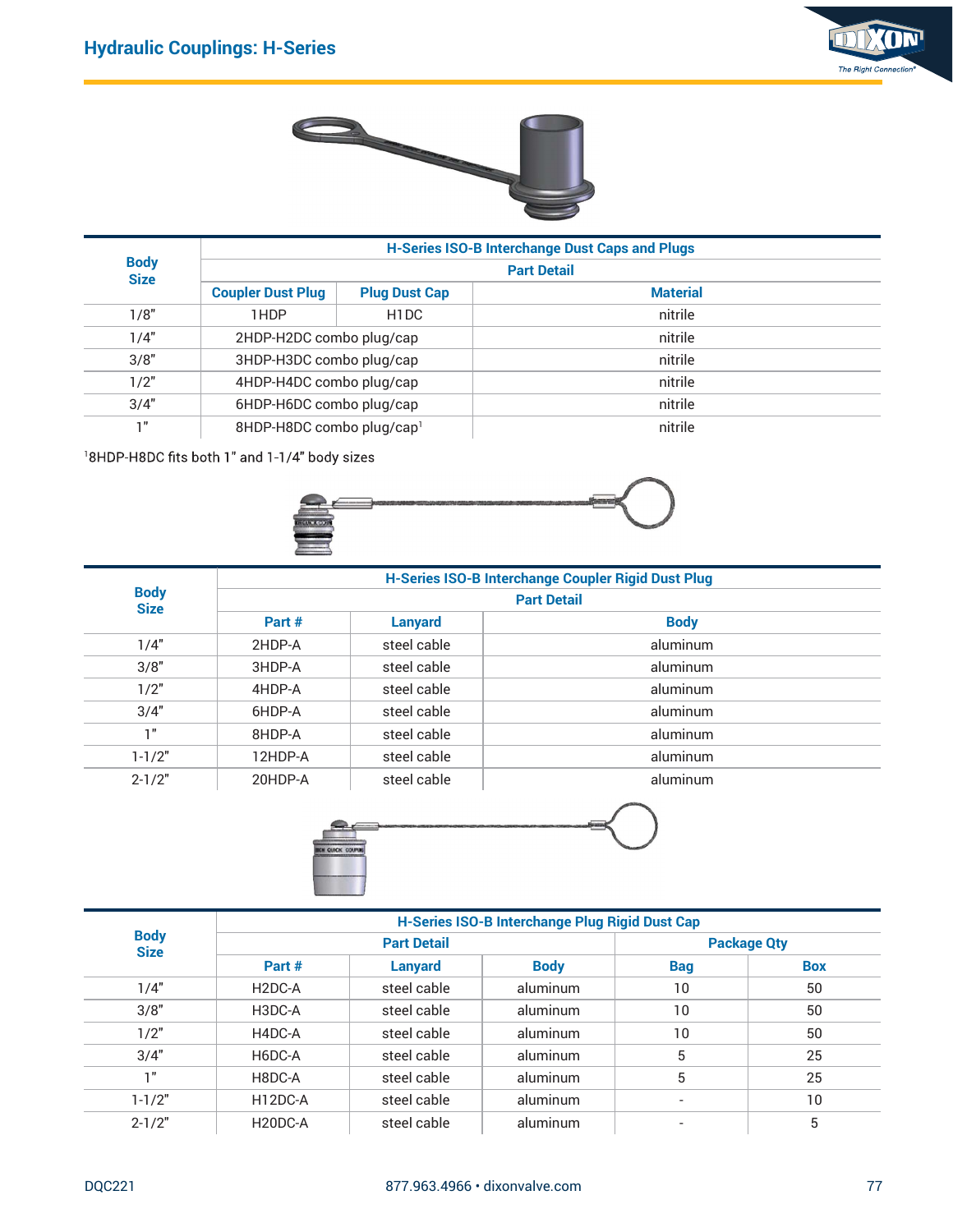|             | <b>Hydraulic Couplings: H-Series</b> |                              |                                         |                                              |
|-------------|--------------------------------------|------------------------------|-----------------------------------------|----------------------------------------------|
|             |                                      |                              |                                         |                                              |
|             |                                      |                              |                                         |                                              |
|             |                                      |                              | <b>H-Series ISO-B Coupler Seal Kits</b> |                                              |
| <b>Body</b> |                                      | <b>Part Detail</b>           |                                         |                                              |
| <b>Size</b> | Part #                               | <b>Coupler Style</b>         | <b>Seal Material</b>                    | <b>Seal Kit Contents</b>                     |
|             | 1H-SKIT                              | steel, 303 SS, 316 SS, brass | nitrile                                 | two O-rings and one PTFE anti-extrusion ring |
| 1/8"        | F-1H-SKIT                            | steel, 303 SS, 316 SS, brass | <b>FKM</b>                              | two O-rings and one PTFE anti-extrusion ring |
|             | P-1H-SKIT                            | steel, 303 SS, 316 SS, brass | EPDM                                    | two O-rings and one PTFE anti-extrusion ring |
|             | 2H-SKIT                              | steel, 303 SS, 316 SS, brass | nitrile                                 | two O-rings and one PTFE anti-extrusion ring |
| 1/4"        | F-2H-SKIT                            | steel, 303 SS, 316 SS, brass | <b>FKM</b>                              | two O-rings and one PTFE anti-extrusion ring |
|             | P-2H-SKIT                            | steel, 303 SS, 316 SS, brass | <b>EPDM</b>                             | two O-rings and one PTFE anti-extrusion ring |
|             | 3H-SKIT                              | steel, 303 SS, 316 SS, brass | nitrile                                 | two O-rings and one PTFE anti-extrusion ring |
| 3/8"        | F-3H-SKIT                            | steel, 303 SS, 316 SS, brass | <b>FKM</b>                              | two O-rings and one PTFE anti-extrusion ring |
|             | P-3H-SKIT                            | steel, 303 SS, 316 SS, brass | <b>EPDM</b>                             | two O-rings and one PTFE anti-extrusion ring |
|             | 4H-SKIT                              | steel, 303 SS, 316 SS, brass | nitrile                                 | two O-rings and one PTFE anti-extrusion ring |
| 1/2"        | F-4H-SKIT                            | steel, 303 SS, 316 SS, brass | <b>FKM</b>                              | two O-rings and one PTFE anti-extrusion ring |
|             | P-4H-SKIT                            | steel, 303 SS, 316 SS, brass | EPDM                                    | two O-rings and one PTFE anti-extrusion ring |
|             | 6H-SKIT                              | steel, 303 SS, 316 SS, brass | nitrile                                 | two O-rings and one PTFE anti-extrusion ring |
| 3/4"        | F-6H-SKIT                            | steel, 303 SS, 316 SS, brass | <b>FKM</b>                              | two O-rings and one PTFE anti-extrusion ring |
|             | P-6H-SKIT                            | steel, 303 SS, 316 SS, brass | EPDM                                    | two O-rings and one PTFE anti-extrusion ring |
|             | 8H-SKIT                              | steel, 303 SS, 316 SS, brass | nitrile                                 | two O-rings and one PTFE anti-extrusion ring |
| 1"          | F-8H-SKIT                            | steel, 303 SS, 316 SS, brass | <b>FKM</b>                              | two O-rings and one PTFE anti-extrusion ring |
|             | P-8H-SKIT                            | steel, 303 SS, 316 SS, brass | EPDM                                    | two O-rings and one PTFE anti-extrusion ring |
|             | 10H-SKIT                             | steel, 303 SS, 316 SS, brass | nitrile                                 | adapter/valve O-ring and two body O-rings    |
| $1 - 1/4"$  | F-10-SKIT                            | steel, 303 SS, 316 SS, brass | <b>FKM</b>                              | adapter/valve O-ring and two body O-rings    |
|             | P-10-SKIT                            | steel, 303 SS, 316 SS, brass | EPDM                                    | adapter/valve O-ring and two body O-rings    |
|             | 12H-SKIT                             | steel, 303 SS, 316 SS, brass | nitrile                                 | adapter/valve O-ring and two body O-rings    |
| $1 - 1/2"$  | F-12H-SKIT                           | steel, 303 SS, 316 SS, brass | <b>FKM</b>                              | adapter/valve O-ring and two body O-rings    |
|             | P-12H-SKIT                           | steel, 303 SS, 316 SS, brass | <b>EPDM</b>                             | adapter/valve O-ring and two body O-rings    |